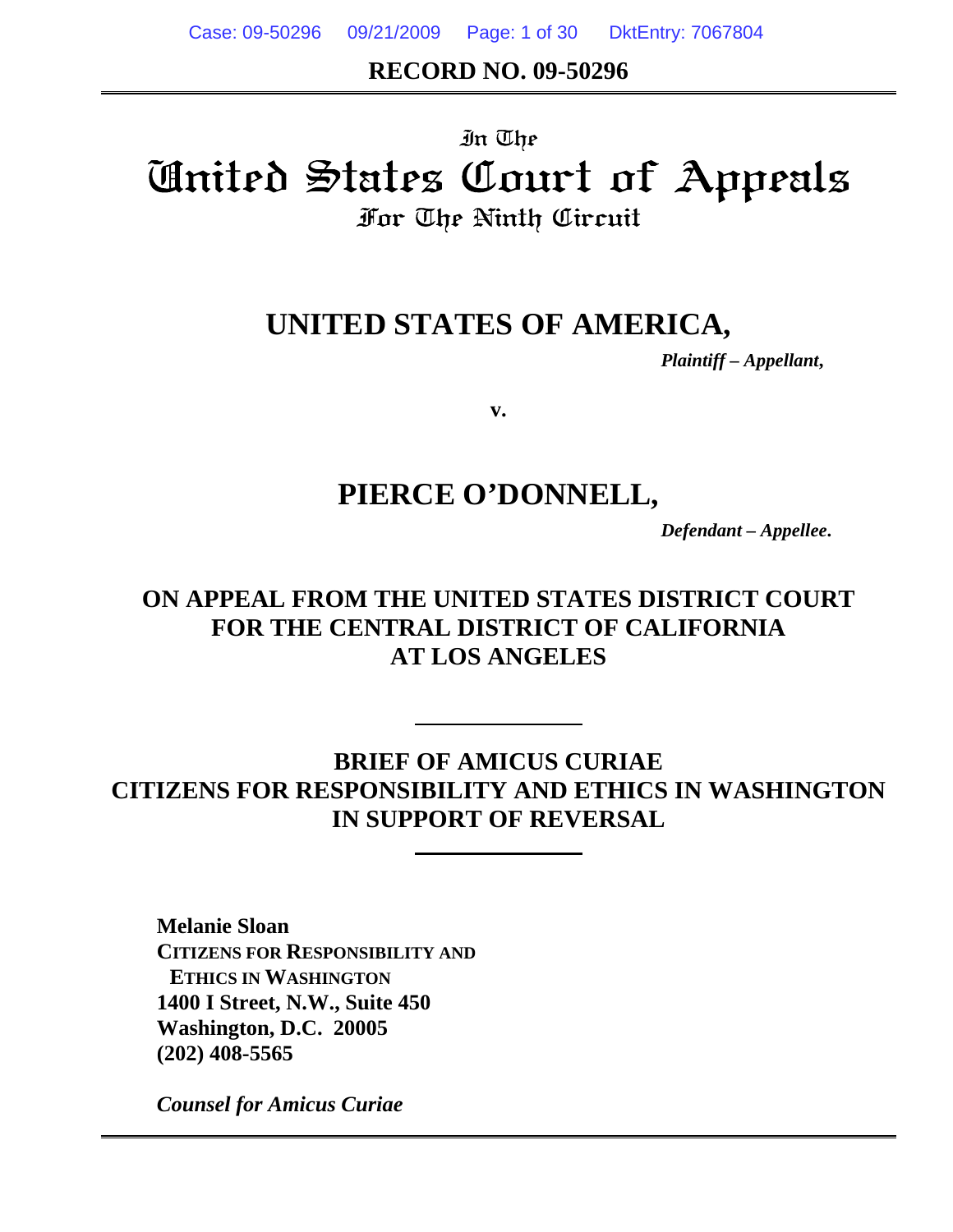#### **CORPORATE DISCLOSURE STATEMENT**

Pursuant to Fed. R. App. P. 26.1, amicus curiae Citizens for Responsibility and Ethics in Washington submits this corporate disclosure statement.

(a) Citizens for Responsibility and Ethics in Washington does not have a parent company, and is not a publicly-held company with a 10% or greater ownership interest.

(b) Citizens for Responsibility and Ethics in Washington (CREW) is a nonprofit, non-partisan corporation, organized under section 501(c)(3) of the Internal Revenue Code. Through a combined approach of research, advocacy, public education, and litigation, CREW seeks to protect the rights of citizens to be informed about the activities of government officials and to ensure the integrity of those officials. CREW has an interest in ensuring that the American public can discover the true source of elected officials' campaign funds.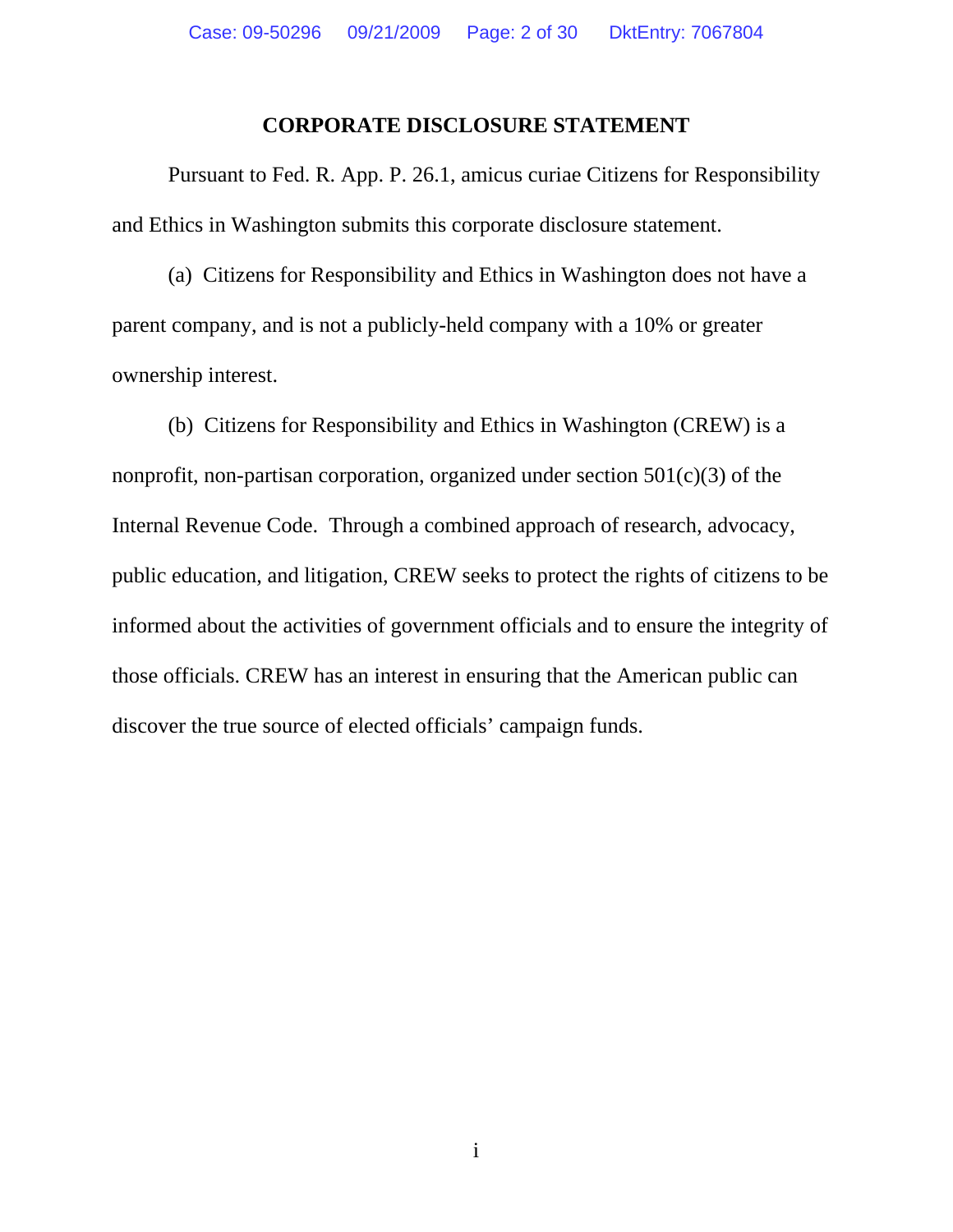### **TABLE OF CONTENTS**

# **Page**

| $\mathbf{I}$ . | THE DISTRICT COURT RULING IS A RADICAL<br>DEPARTURE FROM THE WELL-SETTLED MEANING OF<br>2 U.S.C. § 441f THAT SERIOUSLY ENDANGERS                                         |
|----------------|--------------------------------------------------------------------------------------------------------------------------------------------------------------------------|
| $\Pi$ .        | THE LEGISLATIVE HISTORY OF FECA<br>DEMONSTRATES CLEARLY THAT CONGRESS<br><b>INTENDED SECTION 441f TO PROHIBIT</b>                                                        |
| III.           | THE DISTRICT COURT'S INTERPRETATION IS<br>CONTRARY TO ALL PRIOR AUTHORITATIVE                                                                                            |
| IV.            | TWENTY-TWO STATES HAVE INCORPORATED THE<br>LANGUAGE OF SECTION 441f INTO THEIR CAMPAIGN<br>FINANCE LAWS AND HAVE INTERPRETED IT TO<br>PROHIBIT REIMBURSEMENTS TO CONDUIT |
| V.             | THE LOWER COURT FAILED TO DEFER ADEQUATELY<br>TO THE FEDERAL ELECTION COMMISSION'S<br>INTERPRETATION OF THE LANGUAGE OF SECTION                                          |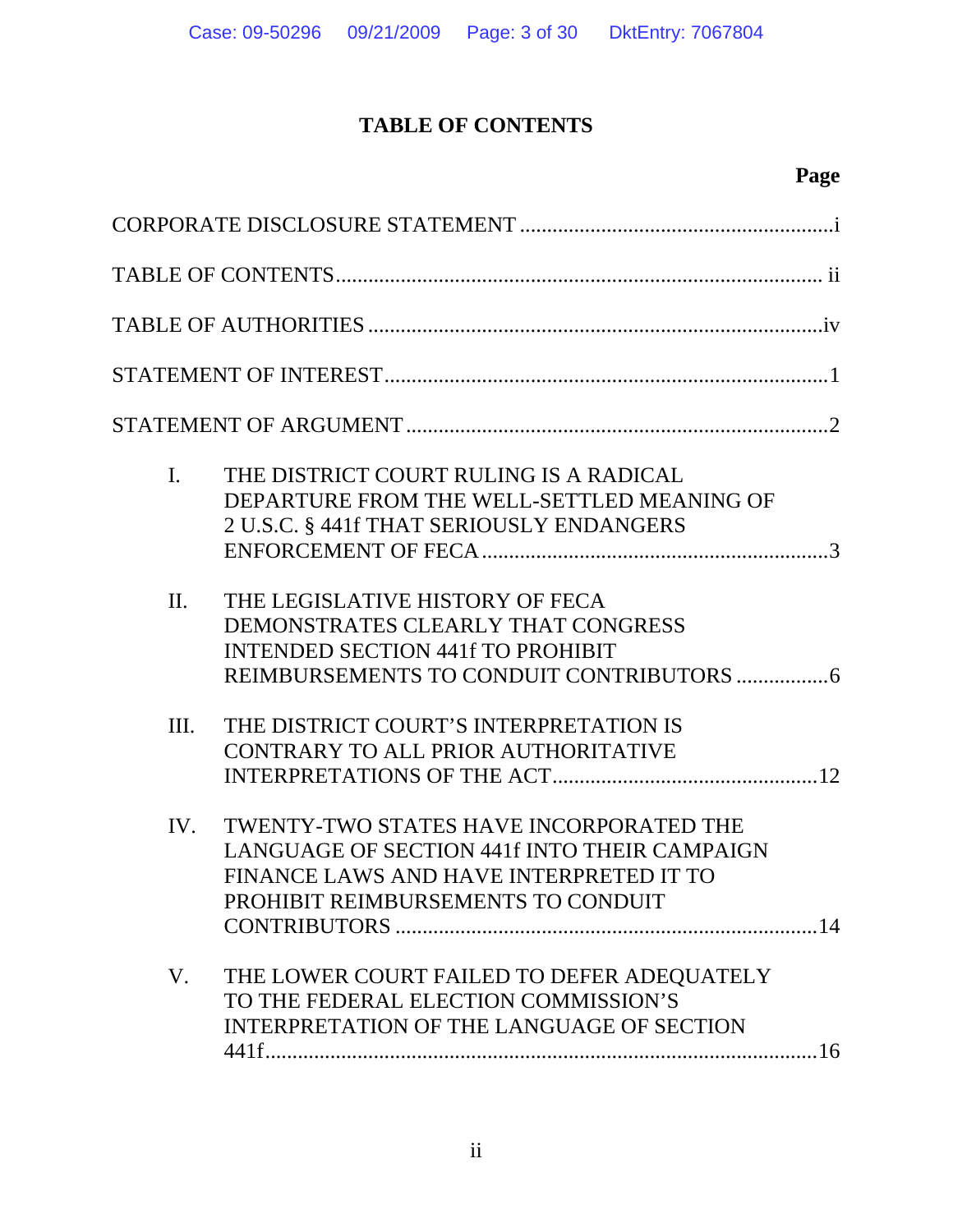|--|

### CERTIFICATE OF COMPLIANCE

### CERTIFICATE OF FILING AND SERVICE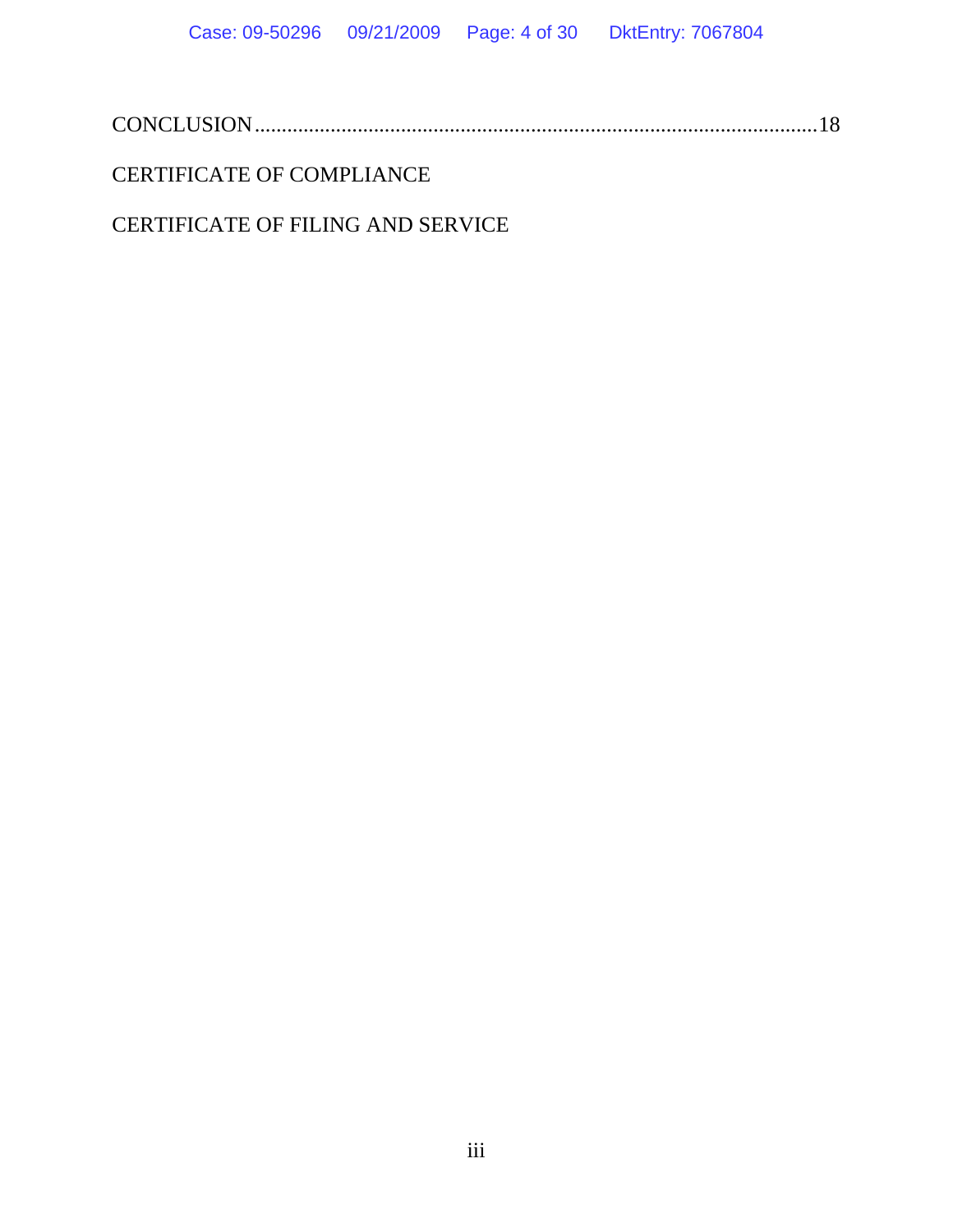### **TABLE OF AUTHORITIES**

# **Page(s)**

### **CASES**

| Arizona Health Care Cost Containment System v. McClellan,                 |
|---------------------------------------------------------------------------|
|                                                                           |
| Barnhart v. Walton,                                                       |
| Buckley v. Valeo,                                                         |
| California Medical Ass'n v. Federal Election Comm'n,                      |
| Federal Election Comm'n v. Democratic Senatorial Campaign Comm.,          |
| Federal Election Comm'n v. Furgatch,                                      |
| Federal Election Comm'n v. Ted Haley Congressional Comm.,                 |
| Feiger v. Gonzales,<br>2007 WL 2351006 (E.D. Mich. Aug. 15, 2007), aff'd, |
| Goland v. United States,                                                  |
| Good Samaritan Hosp. v. Shalala,                                          |
| I.N.S. v. Cardoza-Fonseca,                                                |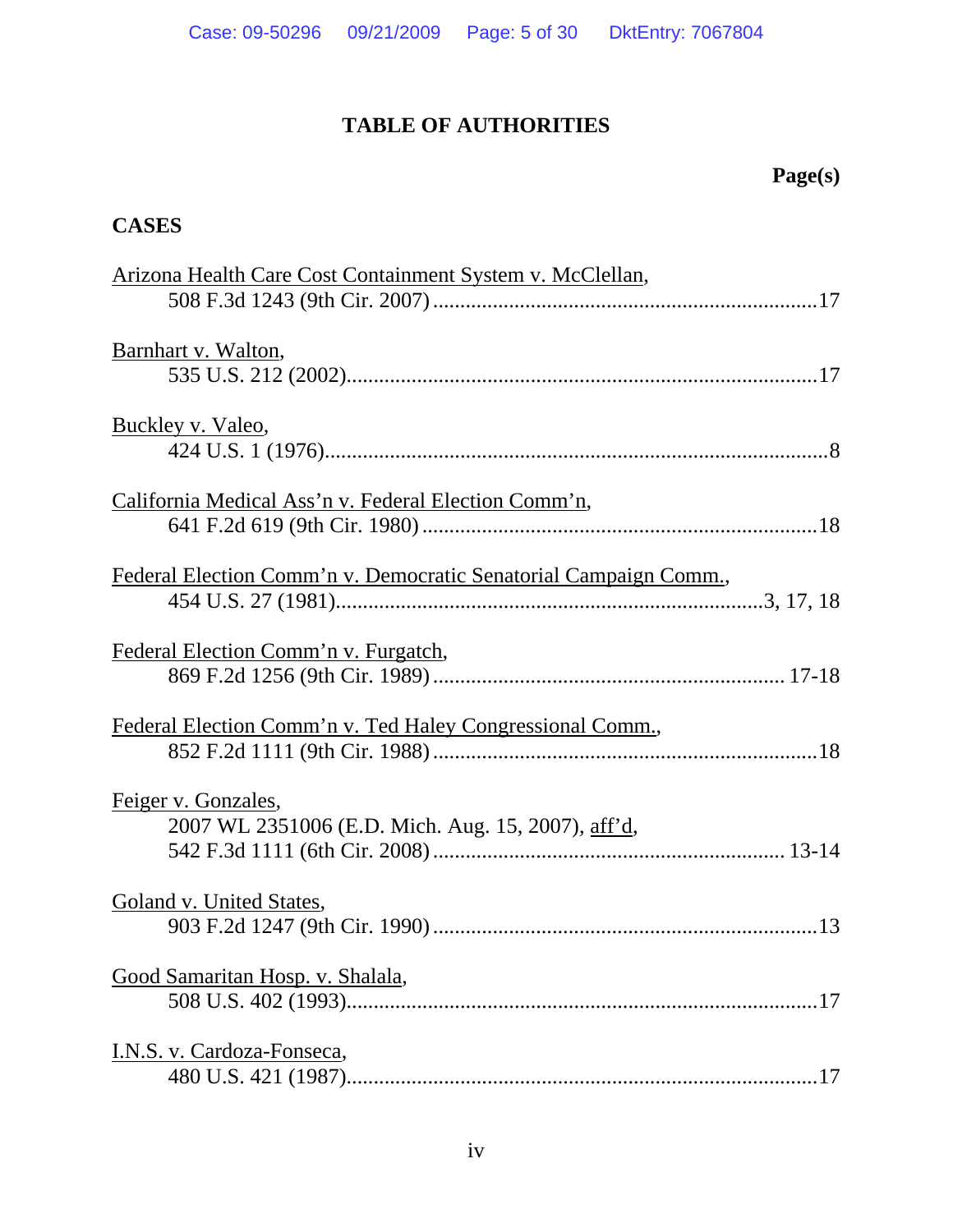| Latchem v. State,<br>No. A-6417, 1999 WL 587238 (Alaska Ct. App. August 4, 1999)15 |
|------------------------------------------------------------------------------------|
| Mariani v. United States,                                                          |
| Marmolejo-Campos v. Holder,                                                        |
| <u>Schwegmann Bros. v. Calvert Distillers Corp.,</u>                               |
| State v. Azneer,                                                                   |
| State v. Palmer,                                                                   |
| United States v. DeLoach,                                                          |
| United States v. Fannon,                                                           |
| United States v. Geneske,                                                          |
| United States v. Hankin,                                                           |
| United States v. Hsia,                                                             |
| United States v. Johnston,                                                         |
| United States v. Kanchanalak,                                                      |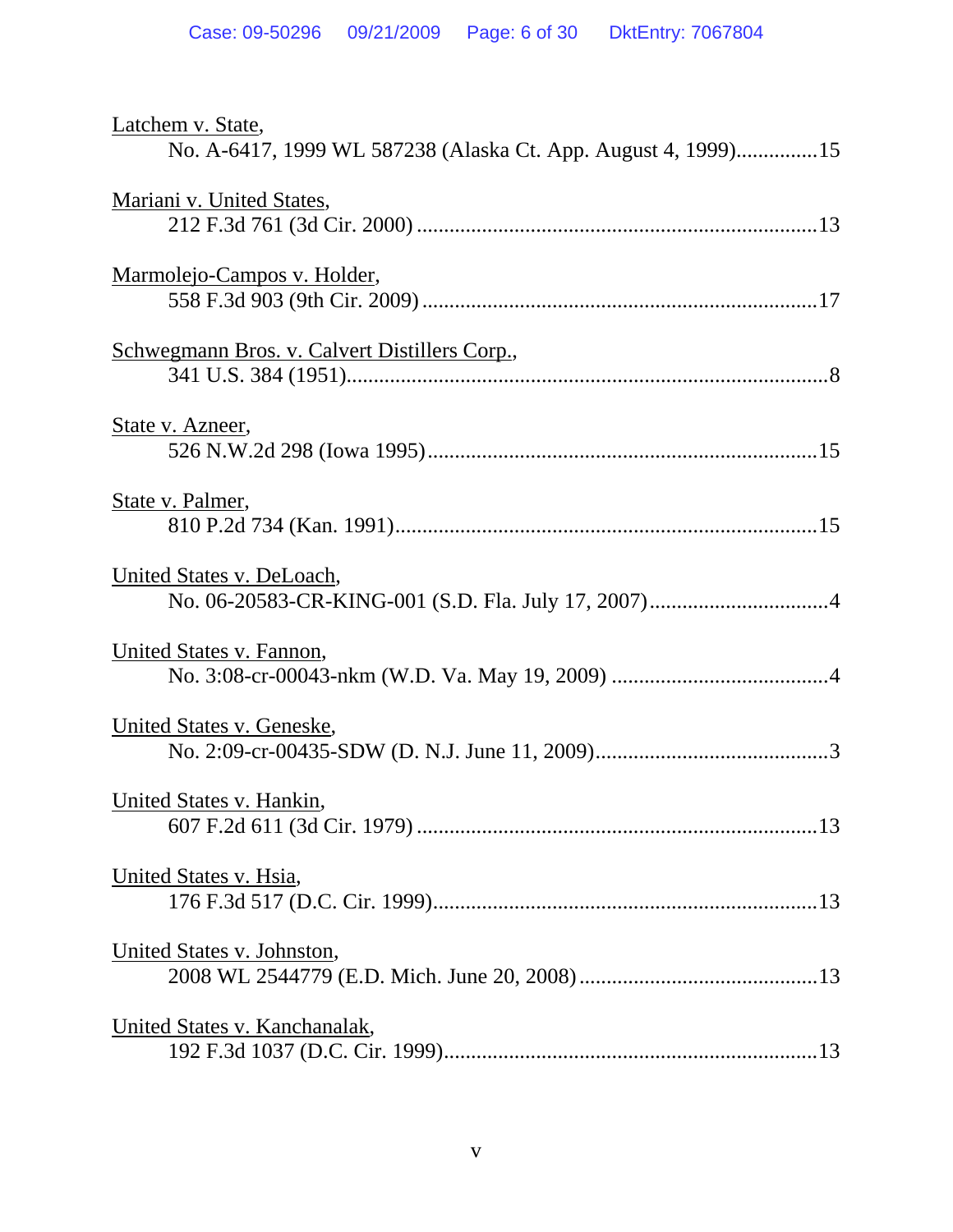| United States v. Noe,           |
|---------------------------------|
| United States v. O'Donnell,     |
| United States v. Pierce-Santos, |
| United States v. Trie,          |
| <b>STATUTES</b>                 |
|                                 |
|                                 |
|                                 |
|                                 |
|                                 |
|                                 |
|                                 |
|                                 |
|                                 |
|                                 |
|                                 |
|                                 |
|                                 |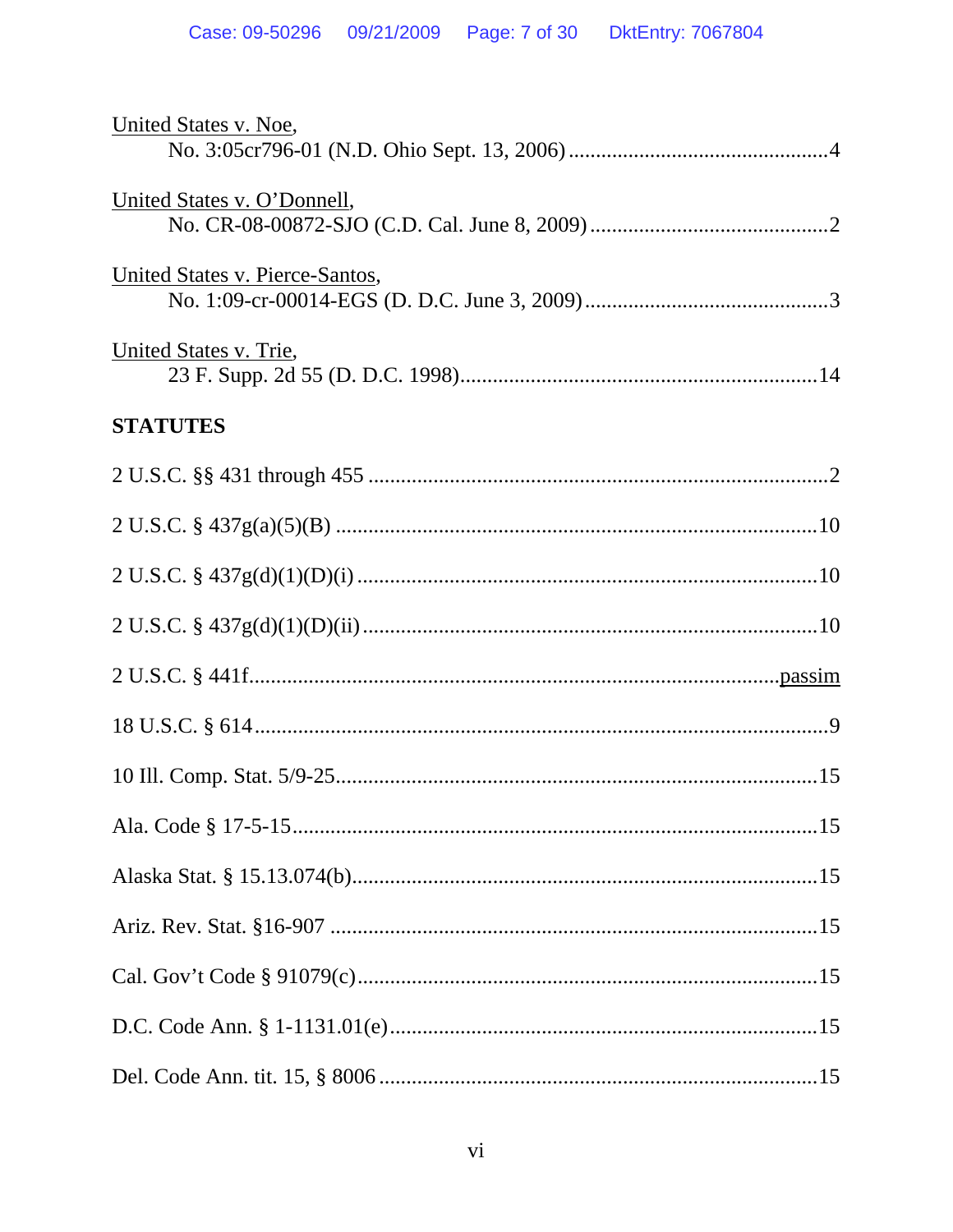| <b>REGULATION</b> |
|-------------------|
|                   |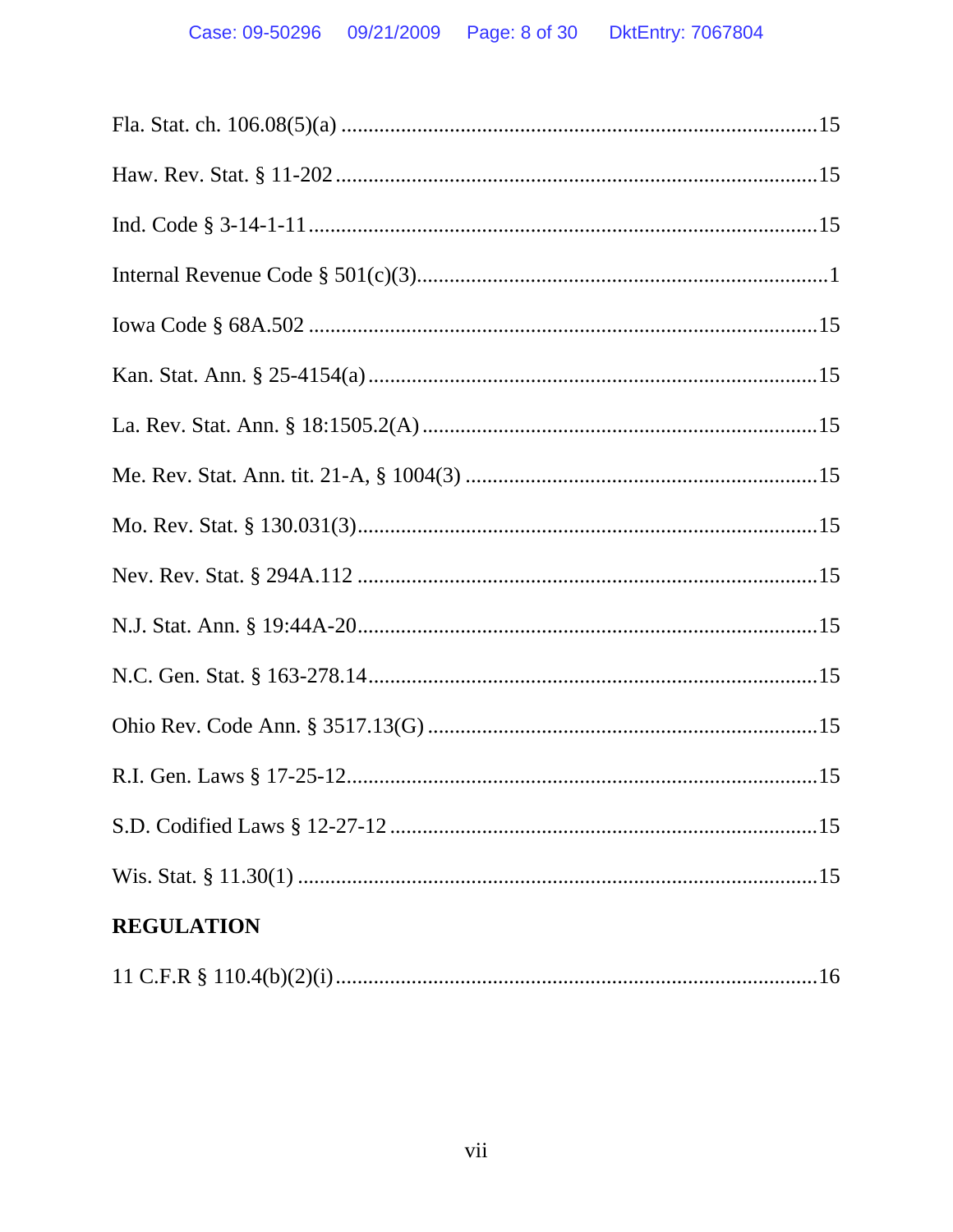### **OTHER AUTHORITY**

| 1997 Kansas Commission on Governmental Standards and Conduct Op.                                                                                   |
|----------------------------------------------------------------------------------------------------------------------------------------------------|
|                                                                                                                                                    |
|                                                                                                                                                    |
|                                                                                                                                                    |
| Federal Election Campaign Act of 1971: Hearings on S.1, S. 382, and S. 956<br>Before the Subcommittee on Communications of the Senate Committee on |
|                                                                                                                                                    |
|                                                                                                                                                    |
|                                                                                                                                                    |
| Hearing on Campaign Finance Reform Before the Committee on House                                                                                   |
|                                                                                                                                                    |
|                                                                                                                                                    |
|                                                                                                                                                    |
|                                                                                                                                                    |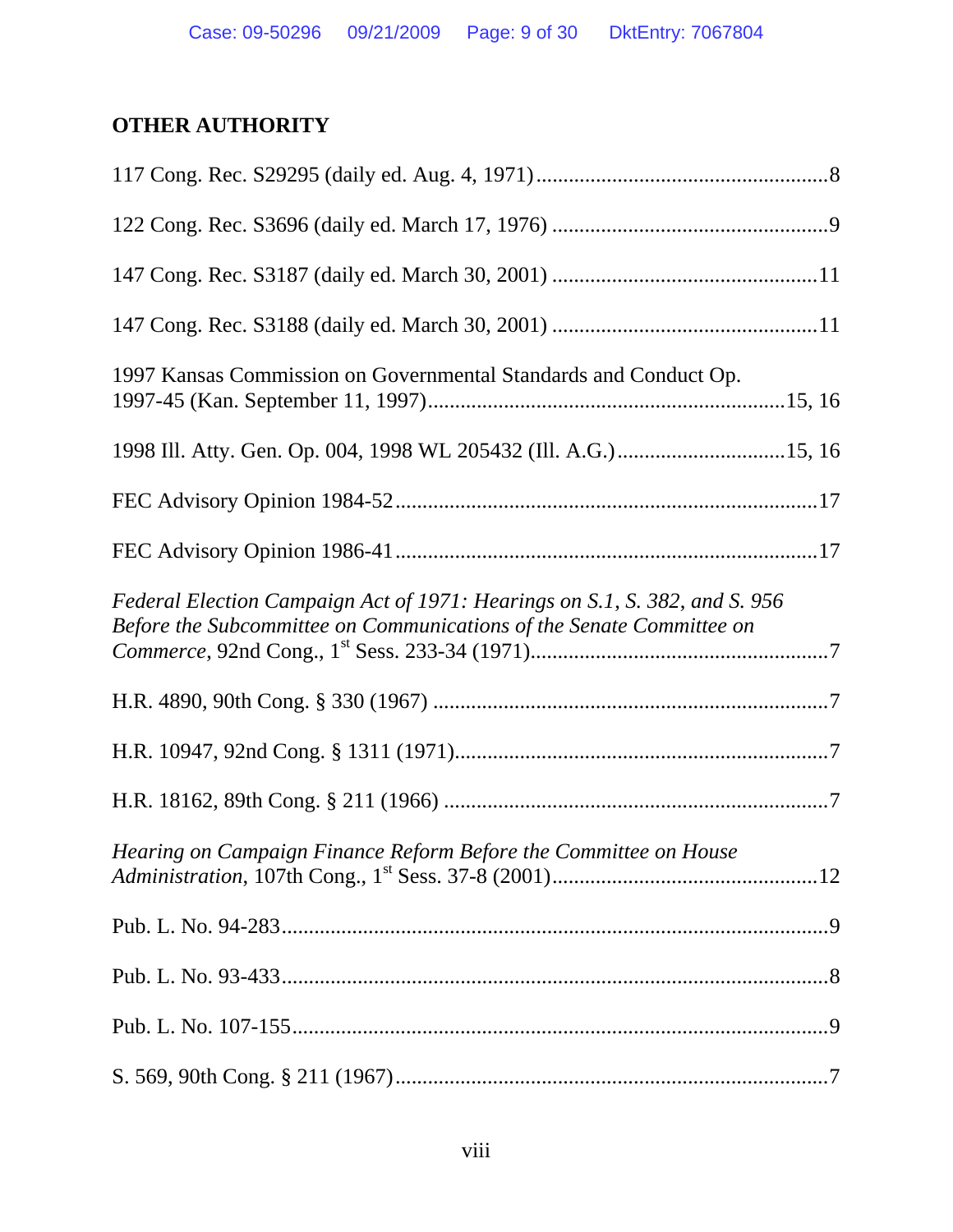| U.S. Department of Justice, Criminal Division, Public Integrity Section, |  |
|--------------------------------------------------------------------------|--|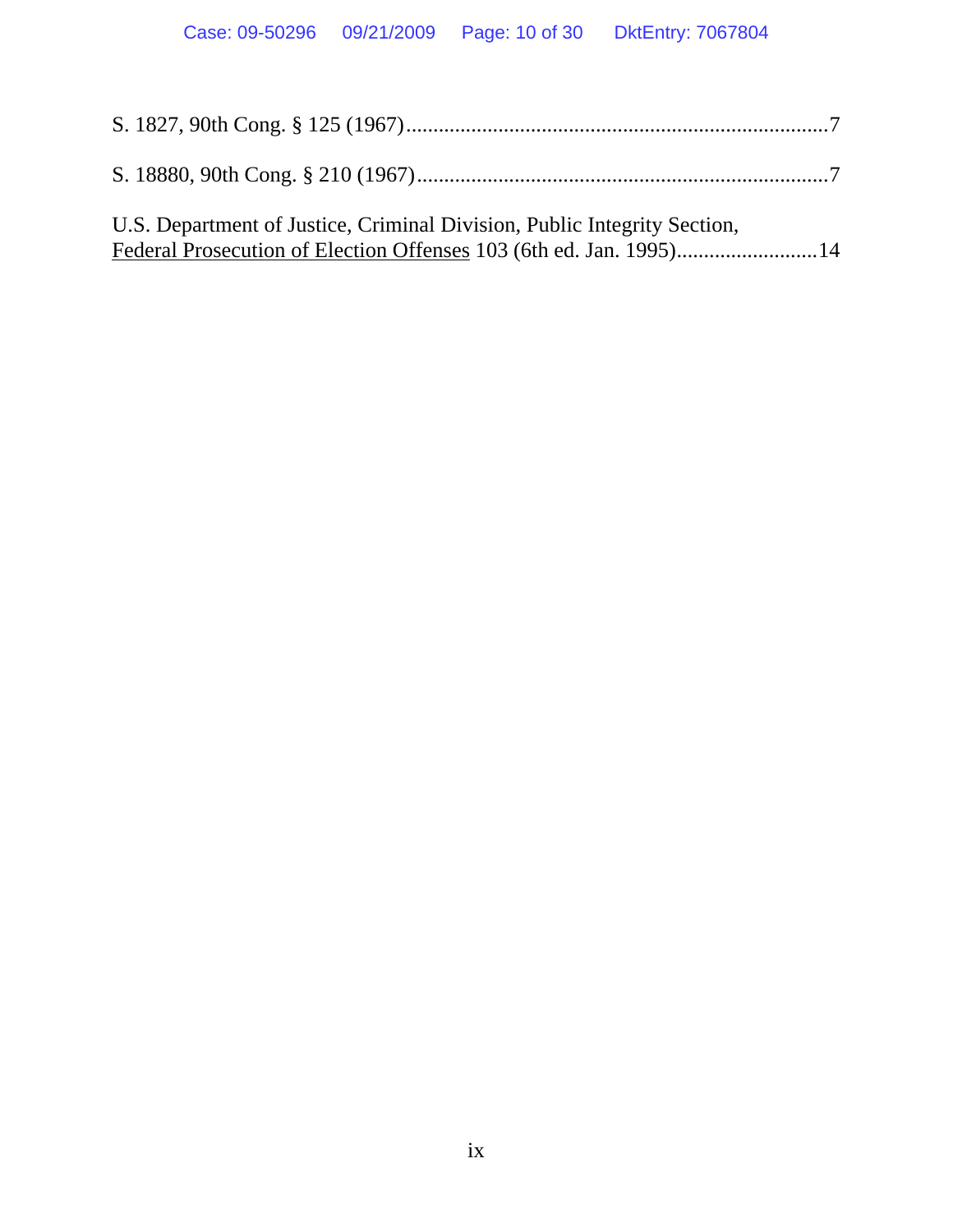#### **BRIEF OF AMICUS CURIAE CITIZENS FOR RESPONSIBILITY AND ETHICS IN WASHINGTON IN SUPPORT OF REVERSAL**

#### **STATEMENT OF INTEREST**

 Citizens for Responsibility and Ethics in Washington ("CREW") files this memorandum as an amicus curiae in support of the position of the United States.

CREW is a non-profit corporation, organized under section  $501(c)(3)$  of the Internal Revenue Code. Through a combined approach of research, advocacy, public education and litigation, CREW seeks to protect the rights of citizens to be informed about the activities of government officials and to ensure the integrity of those officials. Among its principal activities, CREW monitors the campaign finances of elected officials and, where appropriate, files complaints with the Federal Election Commission ("FEC").

Among CREW's core beliefs are that no one is above the law and that campaign finance law must be applied equally to all. CREW files its brief as an entity that monitors compliance with campaign finance laws to ensure that the people know the true sources of their elected officials' campaign funds. Toward that end, CREW files its brief to support an interpretation of 2 U.S.C. § 441f that safeguards the ability of government agencies to enforce campaign finance laws and preserves the historical and common understanding of the provision.

Both Appellant and Appellee have consented to the filing of this brief.

1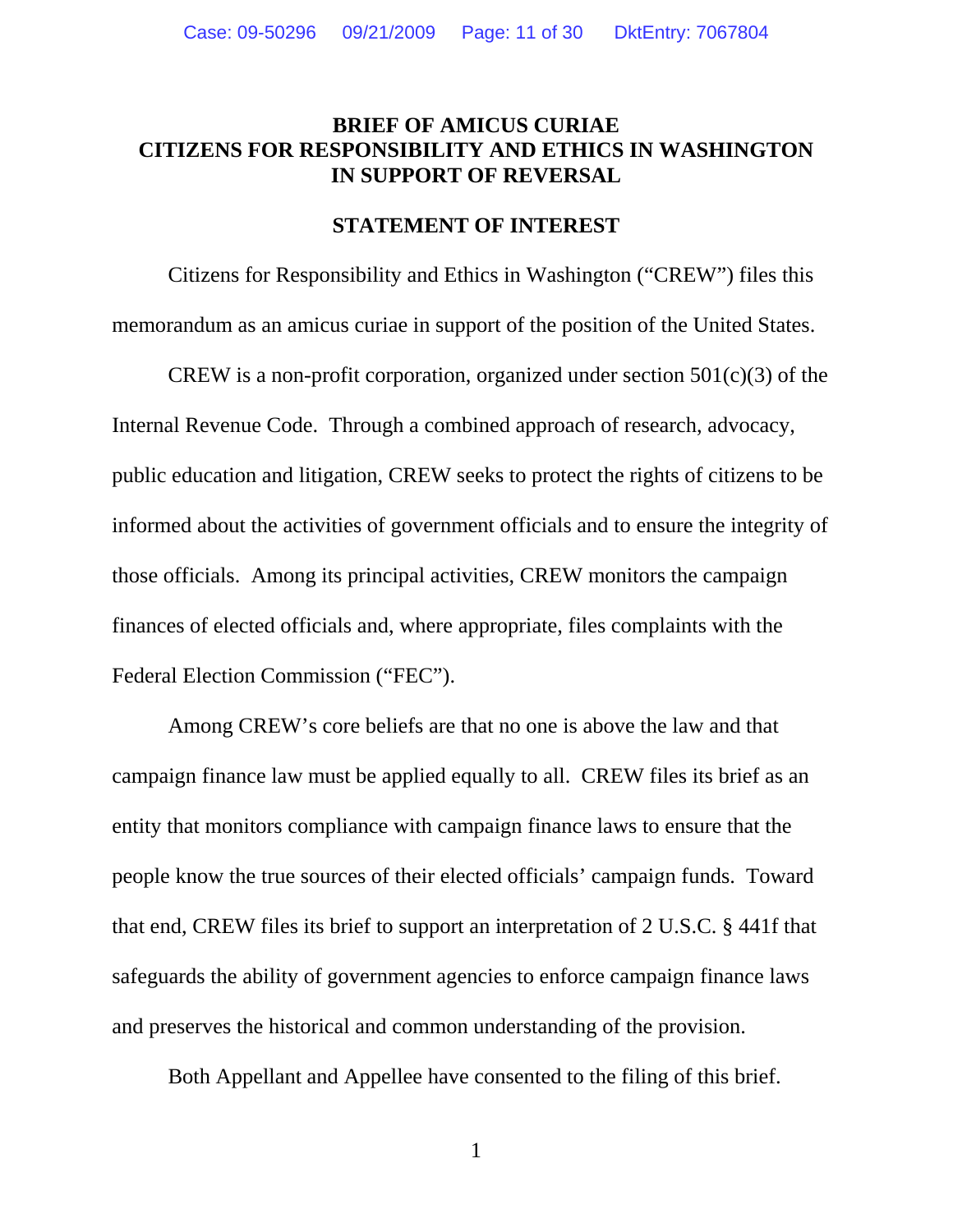#### **STATEMENT OF ARGUMENT**

 Since 1972, federal law has prohibited the making of a campaign contribution "in the name of another person." 2 U.S.C. § 441f. For thirty-seven years this provision has consistently been interpreted by all three branches of the federal government as prohibiting an individual from reimbursing a third party for a campaign contribution made to a candidate for federal office. The District Court below, however, ruled that Section 441 "prohibits only the act of making a contribution and providing a false name, not asking others to make contributions in their names and reimbursing them for it." United States v. O'Donnell, No. CR-08- 00872-SJO, slip. op. at 3 (C.D. Cal. June 8, 2009).

The District Court's ruling represents a radical departure from the wellsettled meaning of Section 441f. If upheld, the ruling would have a disastrous impact on the ability of the Department of Justice and the FEC to enforce the Federal Election Campaign Act of 1971, as amended, 2 U.S.C. §§ 431 through 455 ("FECA" or "the Act"). Individual contribution limits are meaningless if wealthy individuals need only find people willing to act as conduits for contributions to federal candidates. Furthermore, Congress never intended to leave a loophole for indirect contributions through intermediary donors. The legislative history of FECA demonstrates that Congress intended Section 441f to ban reimbursements to conduit contributors when the Act was originally passed. More importantly,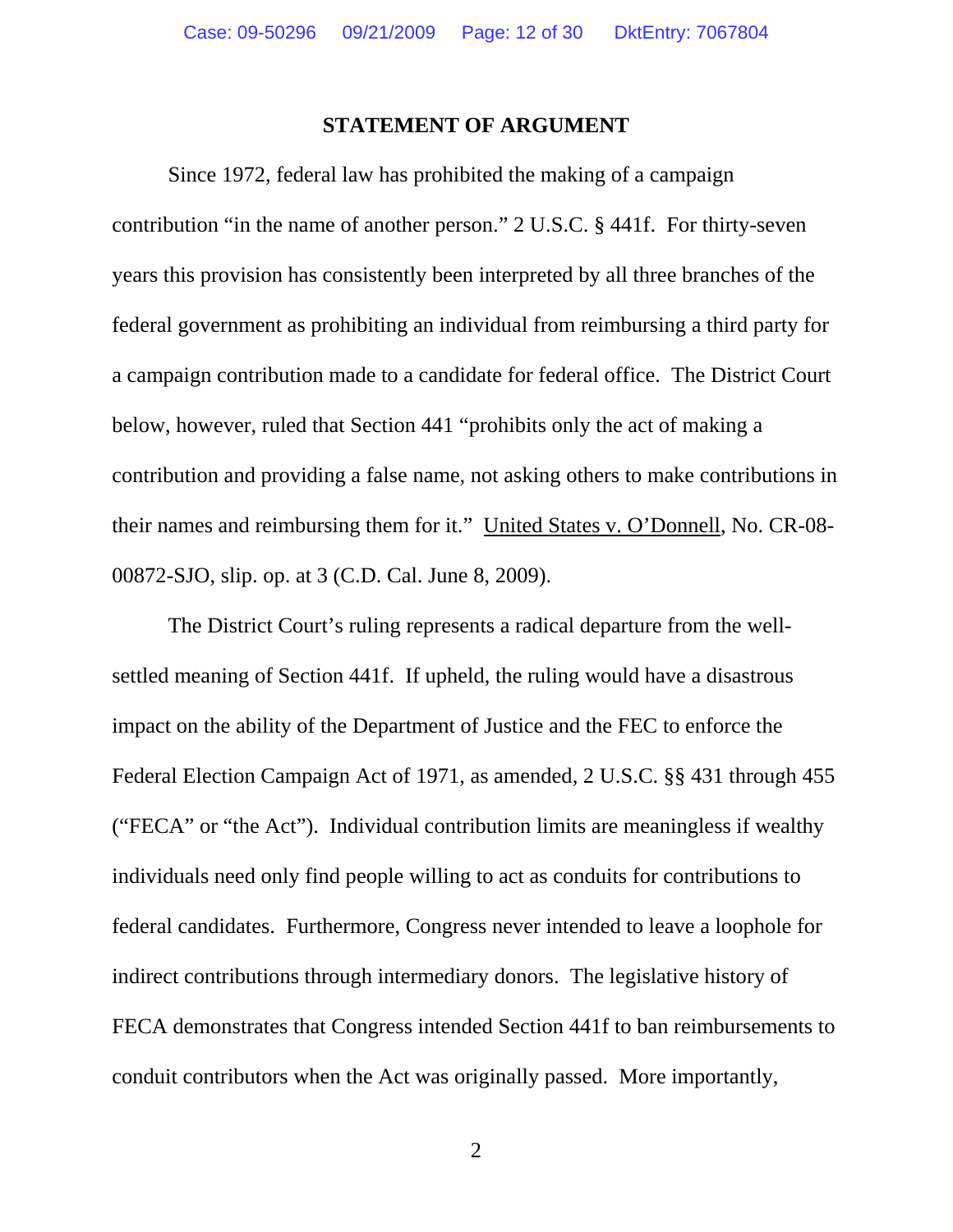Congress twice reiterated its understanding that the language of 2 U.S.C. § 441f prohibited reimbursements to conduit contributors when it revisited FECA in 1976 and again in 2002.

This Court should reject the District Court's radical departure from the wellsettled meaning of Section 441f and instead accept the interpretation of the Department of Justice and the FEC, which has been accepted by the courts in all prior cases. Contrary to the District Court, this Court should follow precedent and defer to the FEC's long-standing interpretation of Section 441f. Federal Election Comm'n v. Democratic Senatorial Campaign Comm., 454 U.S. 27, 37 (1981).

### **I. THE DISTRICT COURT RULING IS A RADICAL DEPARTURE FROM THE WELL-SETTLED MEANING OF 2 U.S.C. § 441f THAT SERIOUSLY ENDANGERS ENFORCEMENT OF FECA.**

The District Court's ruling is a radical departure from the well-settled meaning of 2 U.S.C. § 441f that would seriously interfere with the ability of the Department of Justice and the Federal Election Commission to enforce the Act. If affirmed, the opinion will call into question several recent convictions under Section 441f. See, e.g., United States v. Geneske, No. 2:09-cr-00435-SDW (D. N.J. June 11, 2009) (defendant convicted of reimbursing multiple straw donors a total of \$25,000 for contributions to a candidate for the U.S. House of Representatives); United States v. Pierce-Santos, No. 1:09-cr-00014-EGS (D. D.C. June 3, 2009) (defendant convicted of reimbursing multiple straw donors a total of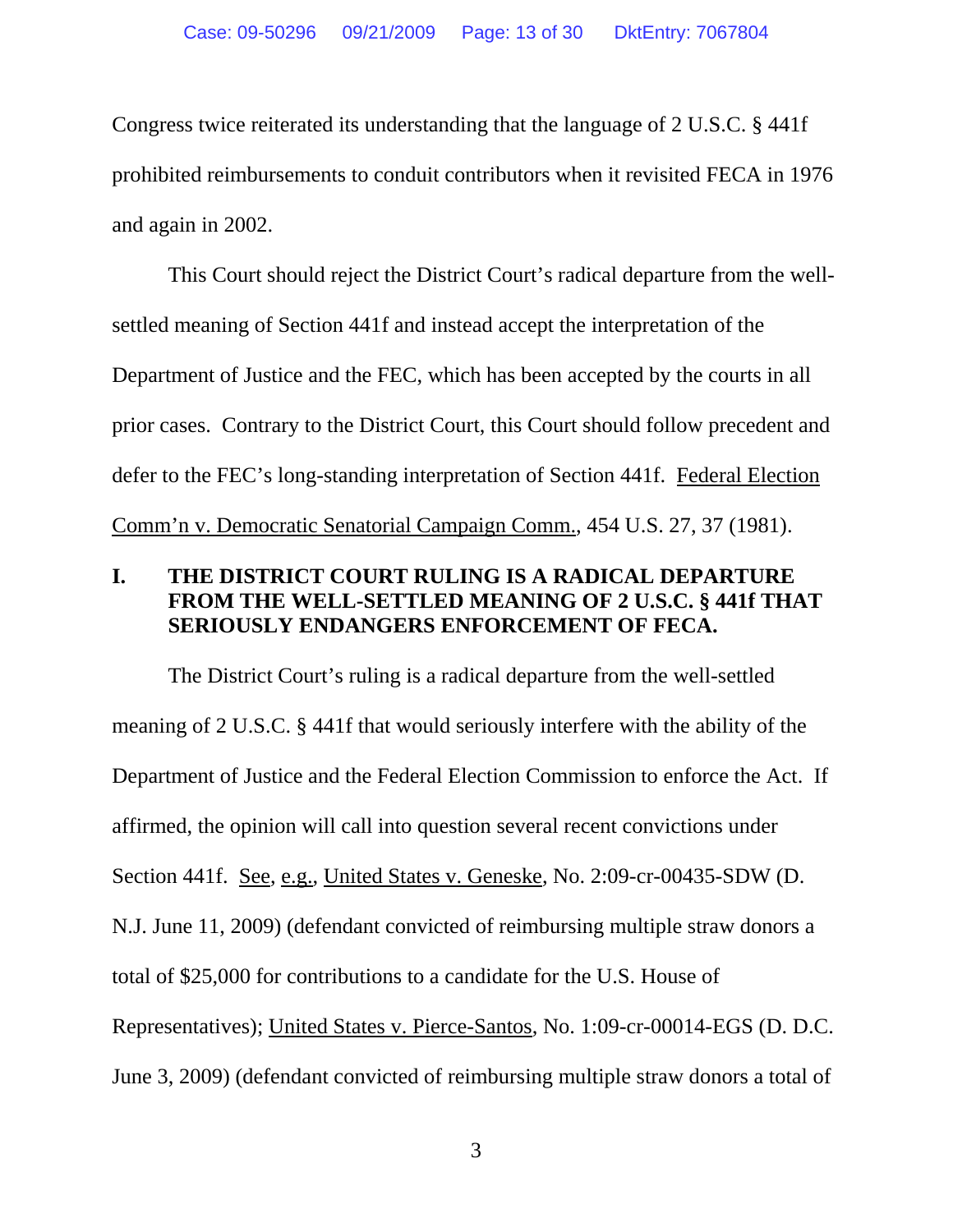\$20,000 for contributions to a candidate for federal office); United States v.

Fannon, No. 3:08-cr-00043-nkm (W.D. Va. May 19, 2009) (defendant convicted of serving as a conduit for \$8,950 in corporate contributions from the Virginia Gamefowl Breeders Association, Inc. to candidates for the U.S. Senate and the U.S. House of Representatives). Other significant convictions also would be jeopardized. See also United States v. DeLoach, No. 06-20583-CR-KING-001 (S.D. Fla. July 17, 2007) (defendant convicted of reimbursing six individuals a total of \$11,000 for contributions to a candidate for U.S. Senate); and United States v. Noe, No. 3:05cr796-01 (N.D. Ohio Sept. 13, 2006) (defendant convicted of reimbursing 24 individuals a total of \$45,400 for contributions to a U.S. presidential candidate).

The FEC has consistently sought civil penalties for violations of Section 441f throughout its existence. Since December 1998, the earliest date that information on enforcement cases is available from the FEC website, the FEC has obtained almost \$5 million in civil penalties from 141 respondents in 36 enforcement cases involving violations of 2 U.S.C.  $\S$  441f.<sup>1</sup>

<sup>&</sup>lt;sup>1</sup> MUR 5504 - John Karoly, Jr., Karoly Law Office, P.C. (June 29, 2009)(\$155,000); MUR 6186 - Mark Leggio (May 21, 2009)(\$6,000); MUR 5927 - Joseph A. Solomon (April 13, 2009)(\$6,400); MUR 5871 - Joseph Restivo (September 15, 2008)(\$25,000); MUR 5871 - Margret Thurber (September 15, 2008)(\$9,000); MUR 5871 - Howard T. Talbott (September 15, 2008)(\$5,000); MUR 5871 - Sam Thurber (September 15, 2008)(\$9,000); MUR 5871 - Donna Owens (September 15, 2008)(\$9,000); MUR 5871 - Sally Perz (September 15,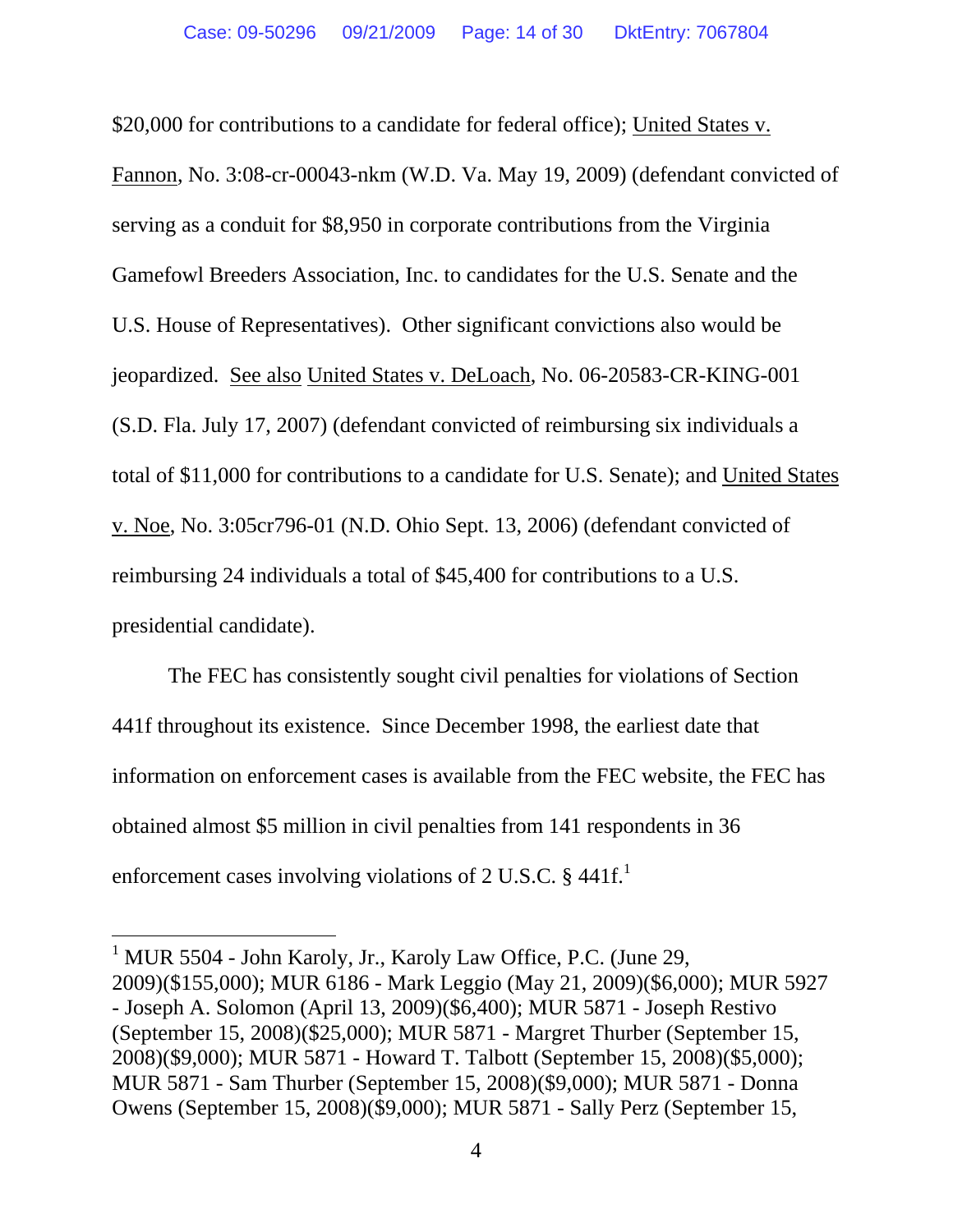$\overline{a}$ 

2008)(\$7,000); MUR 5871 - Betty Shultz (September 15, 2008)(\$1,500); MUR 5948 - Critical Health Systems of North Carolina P.C. (January 3, 2008)(\$3,400); MUR 5666 - MZM Inc. and Mitchell Wade (October 31, 2007)(\$1,000,000); MUR 5666 - Richard A. Berglund (October 31, 2007)(\$42,000); MUR 5784 - Morton Grove Pharmaceuticals, Inc. (August 29, 2007)(\$9,000); MUR 5765 - Crop Production Services, Inc. (February 8, 2007)(\$17,000); MUR 5366 - Tab Turner (June 21, 2006)(\$50,000); MUR 5305 - James M. Rhodes, et al. (November 4, 2005)(\$148,000); MUR 5386 - International Association of Machinists and Aerospace Workers District Lodge 141-M, et al. (October 24, 2005)(\$151,000); MUR 5628 - AMEC Construction Management Inc., et al. (October 14,2005)(\$85,000); MUR 5453 - Thomas Willsey (October 11, 2005)(\$13,000); MUR 5305 - Nadine Giudicessi (September 30, 2005)(\$5,500); MUR 5305 - James A. Bevan (September 30, 2005)(\$5,500); MUR 5398 - LifeCare Holdings, Inc. (June 7, 2005)(\$50,000);MUR 5405 - Apex Healthcare, Inc. and James Chao (April 20, 2005)(\$275,000); MUR 5643 - Carter's Inc. (March 14, 2005)(\$8,000);MUR 5453 - Arthur A. Watson & Co., Inc. (January 15, 2005)(\$16,000); MUR 4818 - Edith Susie Beavers (June 24, 2004)(\$13,500); MUR 4818 - The Stipe Law Firm (February 2, 2004)(\$101,000); MUR 4818 - Gene Stipe (January 28, 2004)(\$267,000); MUR 4818 - Larry Morgan (January 14, 2004)(\$18,500); MUR 5357 - Centex Construction Group, Inc., et al. (December 17, 2003)(\$112,000; \$56,000); MUR 4818 - Michael Mass (December 9, 2003)(\$30,000); MUR 4931 - Audiovox Corporation, et al. (July 17, 2003)(\$620,000); MUR 4931 - Phillip Christopher (July 17, 2003)(\$130,000); MUR 5101 - Yaakov Bender (May 20, 2003)(\$14,000);MUR 5092 - Lawrence Friedman (May 17, 2003)(\$1,000);MUR 4931 – Auto Sounds Company, Inc.; Howard Honigbaum (May 16, 2003)(\$30,000); MUR 5092 - Steven Graham (May 14, 2003)(\$1,000);MUR 5092 - Michael Lazaroff (March 26, 2003)(\$8,000); MUR 5187 - Fermin Cuza (December 3, 2002)(\$188,000);MUR 5187 - Mattel, Inc. (December 3, 2002)(\$94,000);MUR 5187 - Alan Schwartz; AMS Consulting Services (December 3, 2002)(\$195,000); MUR 4931 - Joseph DiFazio (October 21, 2002)(\$10,000); MUR 4530-1, 4909 - Pauline Kanchanalak (September 4, 2002)(\$25,000); MUR 4530-1, 4909 - Duanget Kronenberg (September 11, 2002)(\$20,000); MUR 4530-1, 4909 - Keshi Zhan (November 15, 2001)(\$12,500); MUR 4871 - Rick Riccobono (September 17, 2001)(\$5,600); MUR 4530-1, 4909 - Yah Lin "Charlie" Trie (June 21, 2001)(\$7,000); MUR 5041 - Wuesthoff Memorial Hospital, Inc. (February 21, 2001)(\$32,000); MUR 5041 - Robert Carman (February 21, 2001)(\$20,000); MUR 5041 - Rebecca Colker (February 21, 2001)(\$2,000); MUR 4871 - Broadcast Music, Inc. (February 21, 2001)(\$19,000); MUR 5027 - Mark Nichols (December 11, 2000)(\$56,000); MUR 5027 - Gregorio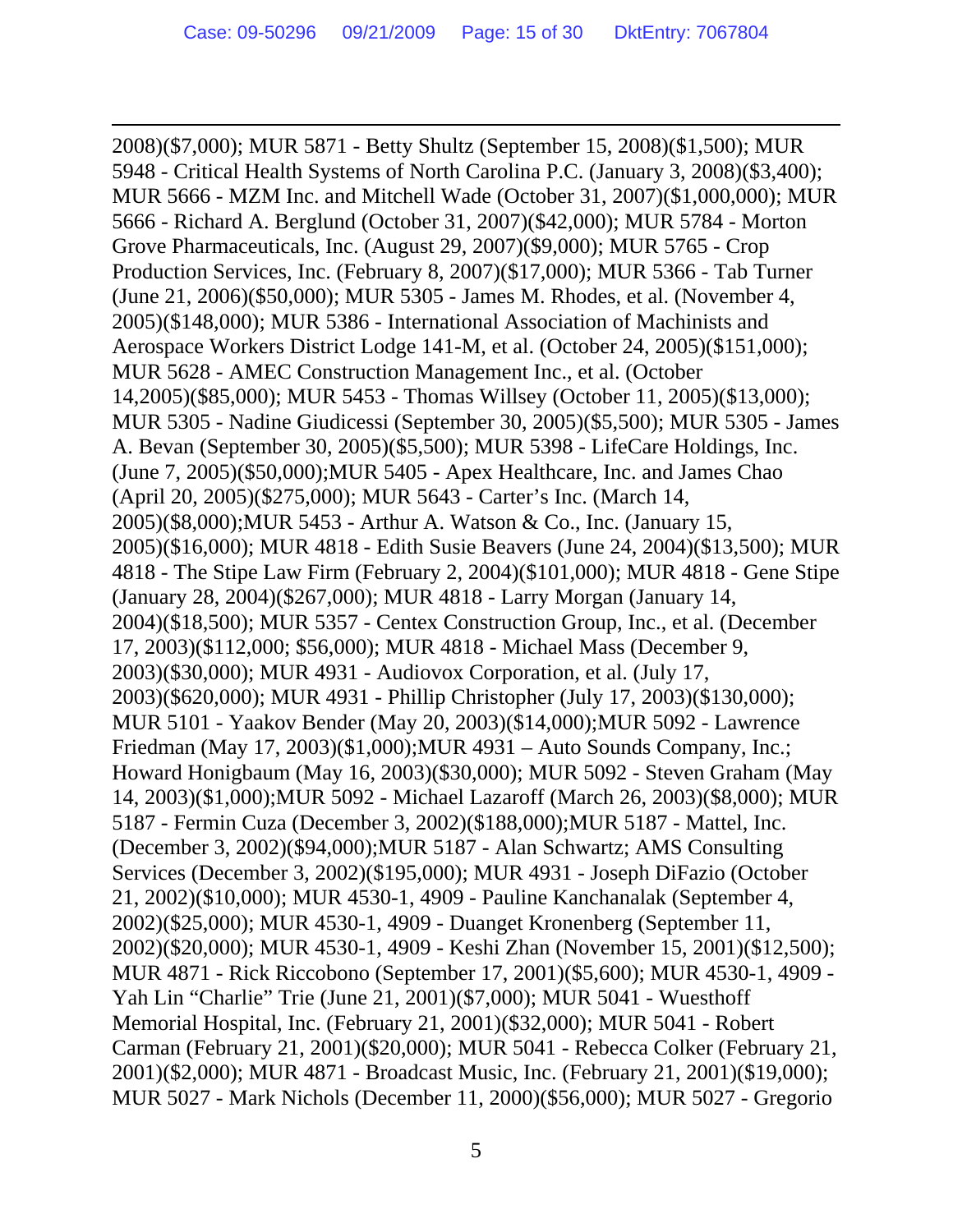#### **II. THE LEGISLATIVE HISTORY OF FECA DEMONSTRATES CLEARLY THAT CONGRESS INTENDED SECTION 441f TO PROHIBIT REIMBURSEMENTS TO CONDUIT CONTRIBUTORS.**

The District Court devoted just one paragraph to the legislative history of Section 441f, instead focusing entirely on two statements in the Congressional Record made by two separate members of Congress, one in the House and one in the Senate, discussing distinct provisions in different bills on different days. The complete legislative history of Section 441f spans thirty-six years and demonstrates not only that Congress intended to prohibit reimbursements to conduit contributors when Section 441f was originally passed, but also that Congress has twice ratified its understanding that the language of Section 441f effects such a prohibition.

Cervantes (September 5, 2000)(\$26,000); MUR 4530-1, 4909 - Chien Chuen "Johnny" Chung (August 25, 2000)(\$21,000); MUR 4748 - WPXI, Inc., et al (August 23, 2000)(\$1,000); MUR 4885 - Laredo National Bank, et al. (March 3, 2000)(\$30,000); MUR 4928 - MSBDFA Management Group, Inc. (March 1, 2000)(\$4,000); MUR 4928 - R. Randy Croxton (March 1, 2000)(\$750); MUR 4928 - Stanley W. Tucker (March 1, 2000)(\$2,300); MUR 4928 - Timothy L. Smoot (March 1, 2000)(\$1,100); MUR 4928 - Catherine D. Lockhart (March 1, 2000)(\$750); MUR 4434 - Daniel M. Doyle (January 18, 2000)(\$4,000); MUR 4646 - Amy Robin Habie, et al. (January 3, 2000)(\$50,000); MUR 4884 - Future Tech International, Inc., et al (May 25, 1999)(\$209,000); MUR 4879 - Beaulieu of America, Inc. (May 20, 1999)(\$200,000); MUR 4876 - Cadeau Express, Inc. (March 23, 1999)(\$10,000); MUR 4834 - Howard Glicken (December 15, 1998)(\$40,000).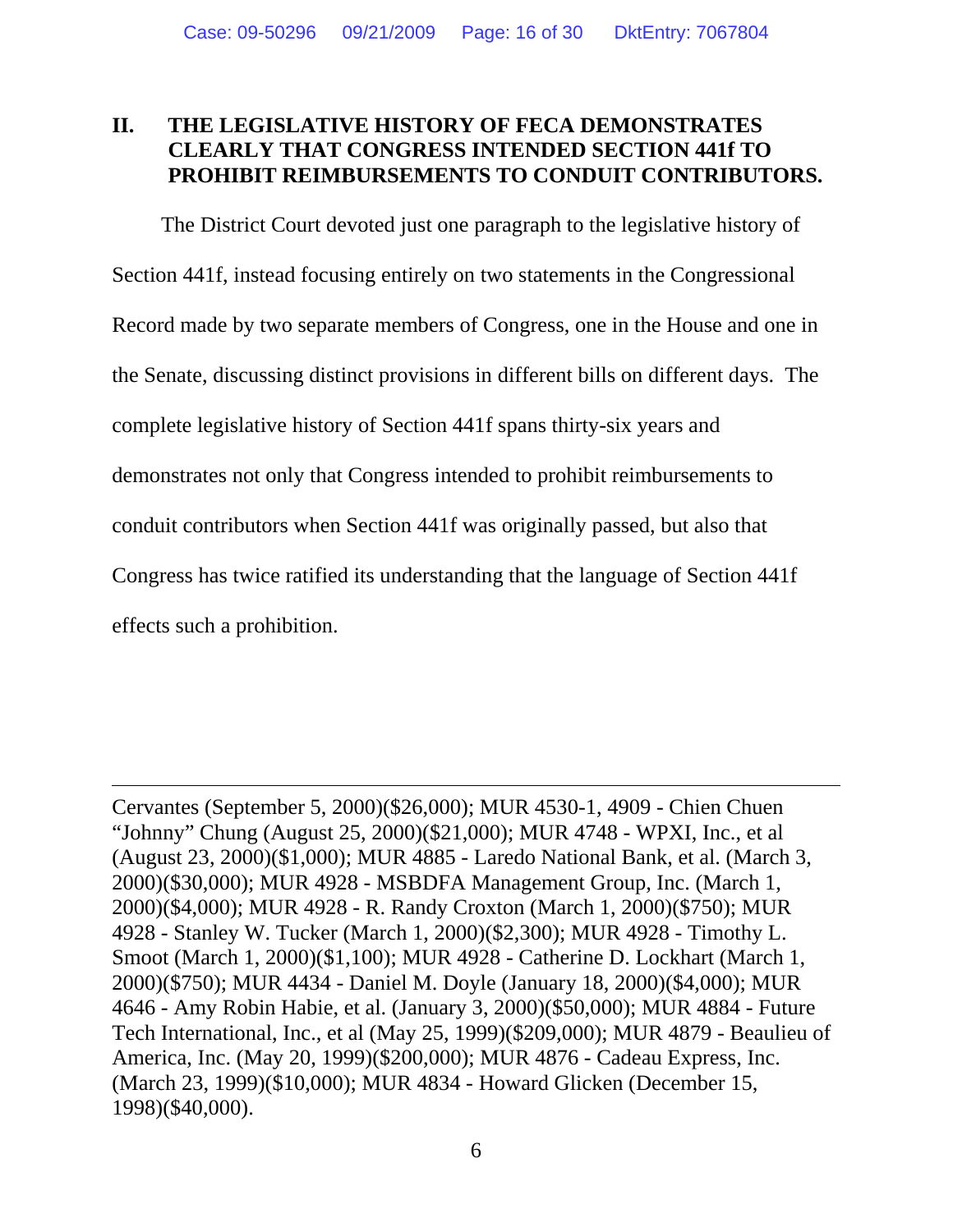Section 441f dates back to 1966 and appears in multiple bills considered by Congress in the six-year period that culminated in the passage of the Act in 1972. $2$ Hearings on S. 382, the bill containing the language that ultimately became Section 441f, demonstrate that Congress was acutely aware of the multiplicity of reimbursement schemes that had been used to evade the limits on contributions to federal candidates. These included "donations through brothers, sisters, cousins, aunts and infant children" as well as schemes in which an "employee gets a cash bonus with the understanding that a portion will go to a favored candidate." *Federal Election Campaign Act of 1971: Hearings on S.1*, *S. 382*, *and S. 956 Before the Subcommittee on Communications of the Senate Committee on Commerce*, 92nd Cong., 1<sup>st</sup> Sess. 233-34 (1971). The subcommittee also heard evidence that "a large number of wealthy persons thwart the \$5,000 limitation on contributions by attributing some of their excessive political gifts to their children, infants included." Id. at 242. After hearing this evidence, Senator Mathias praised the bill under consideration for "making some limitations on contributions so that rich men can no longer buy elections, either by contributing to their own campaigns or by having families and friends contribute inordinate amounts to various hidden committees." Id. at 347.

<sup>&</sup>lt;sup>2</sup> H.R. 10947, 92nd Cong. § 1311 (1971); S. 569, 90th Cong. § 211 (1967); S. 18880, 90th Cong. § 210 (1967); S. 1827, 90th Cong. § 125 (1967); H.R. 4890, 90th Cong. § 330 (1967); H.R. 18162, 89th Cong. § 211 (1966).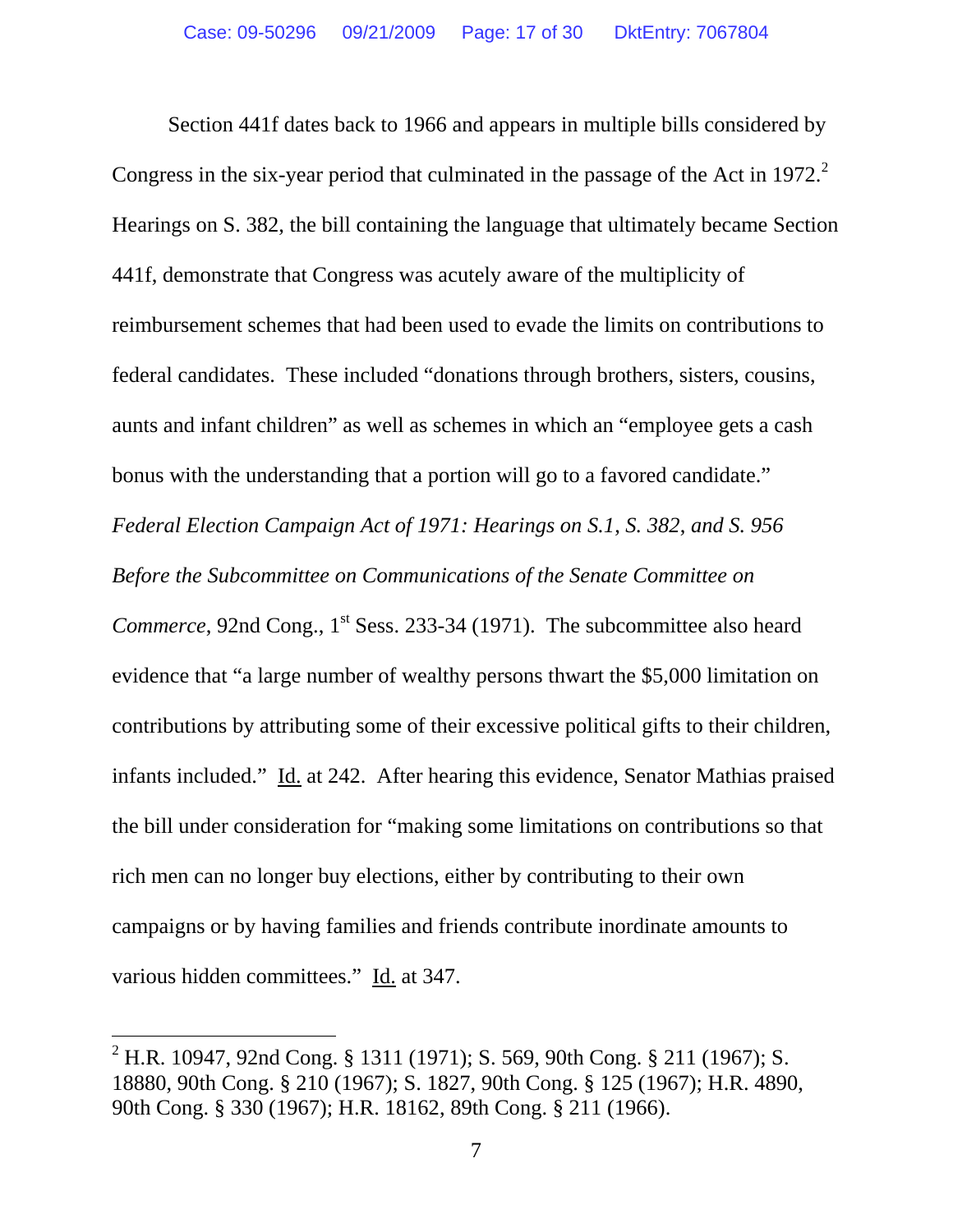During the Senate floor debate on S. 382, one of the bill's principal sponsors directly addressed the problem of wealthy individuals using conduit contributors to evade the individual contribution limits: "If he is limited to \$5,000, what does he do? He has no limitation on his own money. He is a man of influence. He wants to find \$200,000. He finds 40 friends and gives it to them and each of them gives back \$5,000. Let us close that loophole and go after the man who would bribe the election because he is so well fixed." 117 Cong. Rec. S29295 (daily ed. Aug. 4, 1971) (statement of Senator Scott). The statements of sponsors are entitled to great weight when evaluating the legislative history of a statute. Schwegmann Bros. v. Calvert Distillers Corp., 341 U.S. 384, 394-95 (1951). The legislative history of the Act shows that when Section 441f was originally enacted Congress was well aware that reimbursing conduit contributors to evade the limits on individual contributions was a serious problem and intended to close that loophole.

 Moreover, on two subsequent occasions, Congress has restated its belief that the language of Section 441f prohibits the reimbursement of conduit contributors. The Federal Election Campaign Act of 1971 was substantially amended in 1974 to create the Federal Election Commission and to establish civil penalties for violations of the  $Act.^3$  Substantial portions of the 1974 Act were found to be unconstitutional in Buckley v. Valeo, 424 U.S. 1 (1976). To correct these

<sup>&</sup>lt;sup>3</sup> The Federal Election Campaign Act Amendments of 1974, Pub. L. No. 93-433, 88 Stat. 1297 (the "1974 Act").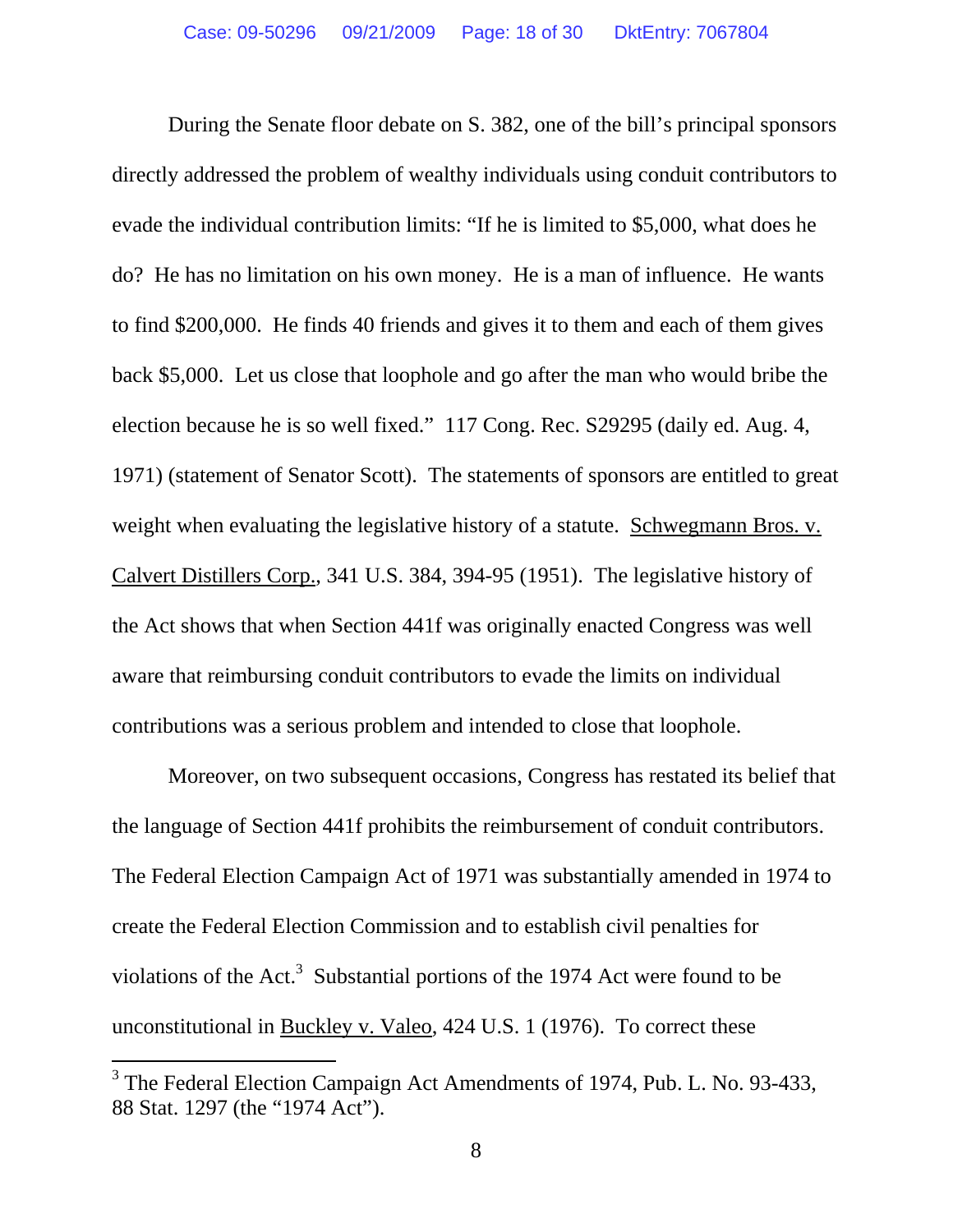constitutional infirmities, Congress enacted the Federal Election Campaign Act Amendments of  $1976<sup>4</sup>$  The 1976 Act combined the criminal and civil penalty provisions of the previous iterations of the statute and transferred the language prohibiting contributions in the name of another from 18 U.S.C. § 614 to 2 U.S.C. § 441f. During Senate floor debate on the penalty provisions of the 1976 Act, Senator Clark explicitly stated that both the existing law, 18 U.S.C. § 614, and the legislation transferring that language to 2 U.S.C. § 441f, prohibited reimbursing conduit contributors, a process he referred to as earmarking:

Mr. President, just as both the present law and S. 3065 provide a separate provision against cash contributions so do they also provide a separate provision to prohibit the earmarking of contributions. Earmarking – where a contribution is funneled through an intermediary to a candidate – is a practice which represents a very serious threat to the integrity of the contribution limits provided in the campaign law.

122 Cong. Rec. S3696 (daily ed. March 17, 1976) (statement of Senator Clark).

In 2002, Congress passed the Bipartisan Campaign Reform Act,<sup>5</sup> which substantially increased both the criminal and civil penalties for violations of Section 441f after a series of conduit contribution schemes came to light following

 $4$  Pub. L. No. 94-283, 90 Stat. 475 (the "1976 Act").

 $<sup>5</sup>$  Pub. L. No. 107-155, 116 Stat. 81 ("BCRA" or "McCain-Feingold").</sup>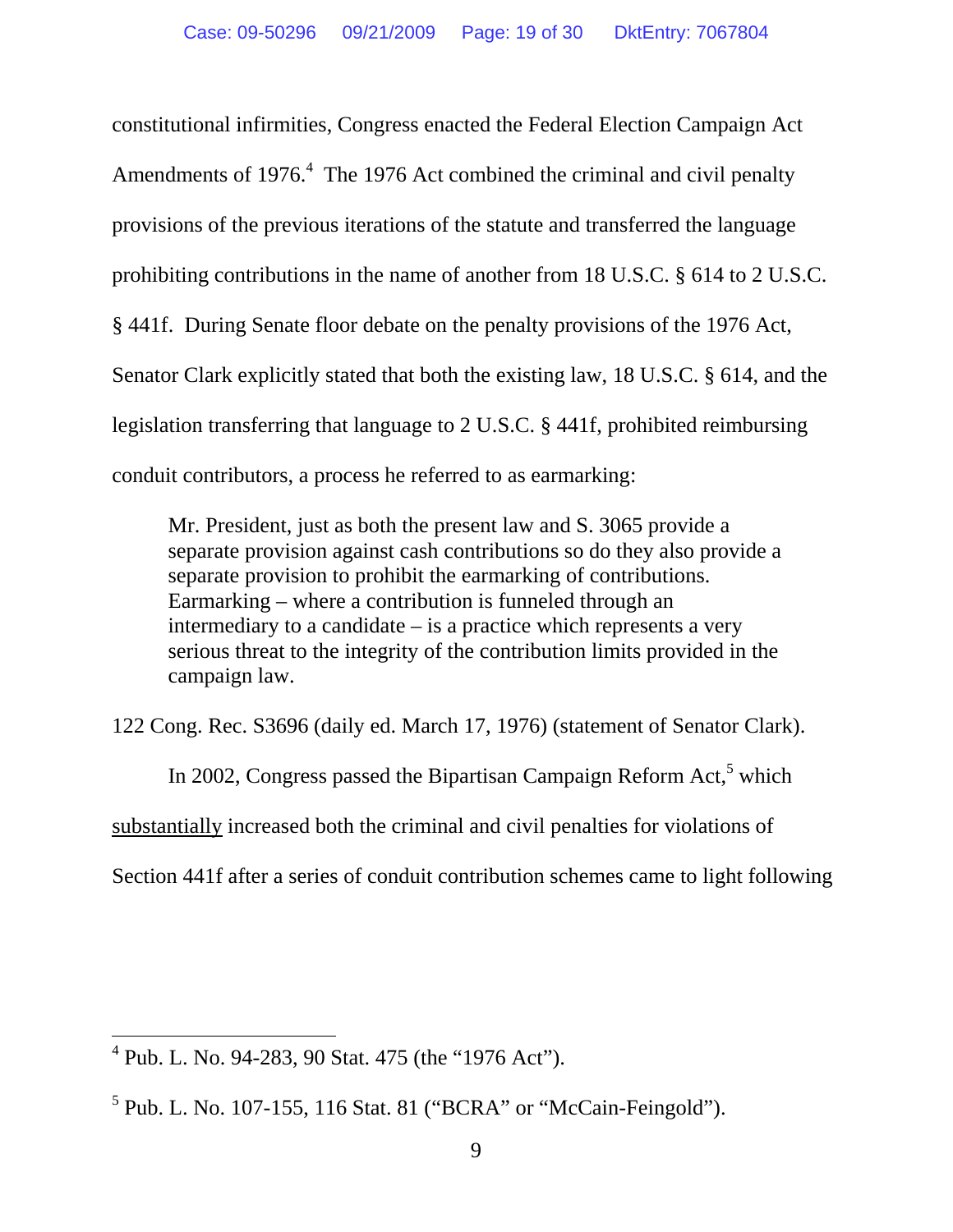the 1996 and 2000 presidential elections.<sup>6</sup> The Senate floor debate on the

increased penalties for violations of section 441f shows unequivocally that

Congress has always believed the Section prohibits the reimbursement of conduit

contributors.

 $\overline{a}$ 

When offering an amendment to increase the penalties for violations of

Section 441f, Senator Kit Bond (R-MO) explained:

Under current campaign finance laws, there is no meaningful punishment of campaign violators. Over the last several years, we have had hearings, investigations, and read about key figures in campaign scandals only to learn later that they walk. It is small wonder that abuse occurs on the scale that we have recently witnessed. It is a misdemeanor offense to make a campaign contribution in the name of another person, knowingly permit your name to be used for a contribution or knowingly accept a contribution made in the name of another, in other words make an illegal contribution through a conduit (2 U.S.C. § 441f).

Despite this clear prohibition, it came to light that during the 1996 presidential campaign millions of dollars in illegal donations from foreign nations were funneled into party and campaign coffers through conduit contributors, some as outrageous as nuns and other

<sup>&</sup>lt;sup>6</sup> McCain-Feingold made knowing and willful violations of Section 441f involving \$10,000 or more a felony, punishable by up to 2 years in prison if the amount involved was less than \$25,000 or up to five years in prison if the amount involved was \$25,000 or more. 2 U.S.C. § 437g(d)(1)(D)(i). McCain-Feingold also raised the criminal fine for knowing and willful violations of Section 441f involving \$10,000 or more to not less than 300% of the amount of money involved in the violation and not more than the greater of \$50,000 or 1,000% of the amount of money involved in the violation. 2 U.S.C.  $\S$  437g(d)(1)(D)(ii). The civil penalty for a knowing and willful violation of Section 441f was similarly raised to an amount not less than 300% of the amount involved in the violation and not more than the greater of \$50,000 or 1,000% of the amount involved in the violation. 2 U.S.C. § 437g(a)(5)(B).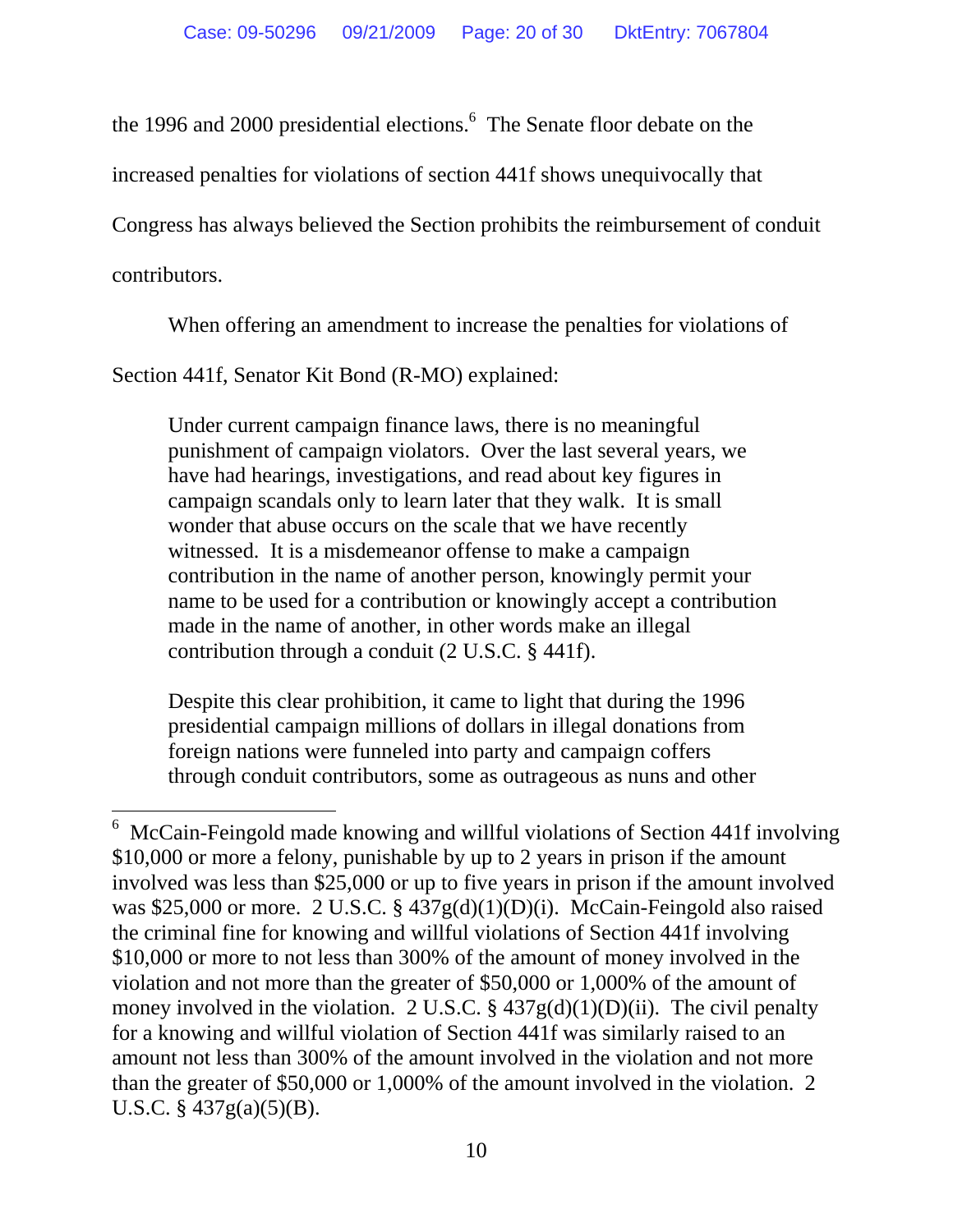people of worship. Despite these outrageous abuses, illegal contributions totaling hundreds of thousands of dollars flowed with impunity. Under the circumstances, the punishments handed out to those caught red-handed can barely be considered slaps on the wrist.

147 Cong. Rec. S3187 (daily ed. March 30, 2001) (statement of

Senator Bond).

Senator Bond then provided a series of examples of conduit contribution

schemes that had been uncovered, including:

Billionaire James Riady agreed on January 11 of this year to pay an \$8.6 million fine and plead guilty to unlawfully reimbursing donors to the 1992 campaign of President Bill Clinton – but he will serve no jail time.

But for a billionaire, \$6 million is like me reaching in my wallet to buy lunch at the sandwich shop. Do you think that hurt him very much? I do not believe so. For \$8.6 million, he has every incentive to come back and do his trick again. That is a small price to pay for being able to exercise inappropriate, unwarranted and illegal influence on a campaign.

147 Cong. Rec. S3188 (daily ed. March 30, 2001) (statement of Senator Bond).

Rep. Dan Burton (R-IN) reiterated Senator Bond's arguments during

hearings on McCain-Feingold in the House of Representatives:

Conduit contributions are a serious and growing problem. The integrity of our campaign finance system rests on public disclosure of contributions. When people attempt to avoid disclosure and legal contribution limits, the integrity of the system starts to break down. . .The current penalties are not deterring this corrosive practice, and they are not giving prosecutors the tools they need to crack down on this growing problem. . . If we are serious about reforming the campaign finance system, we must begin by enforcing the laws already on the books.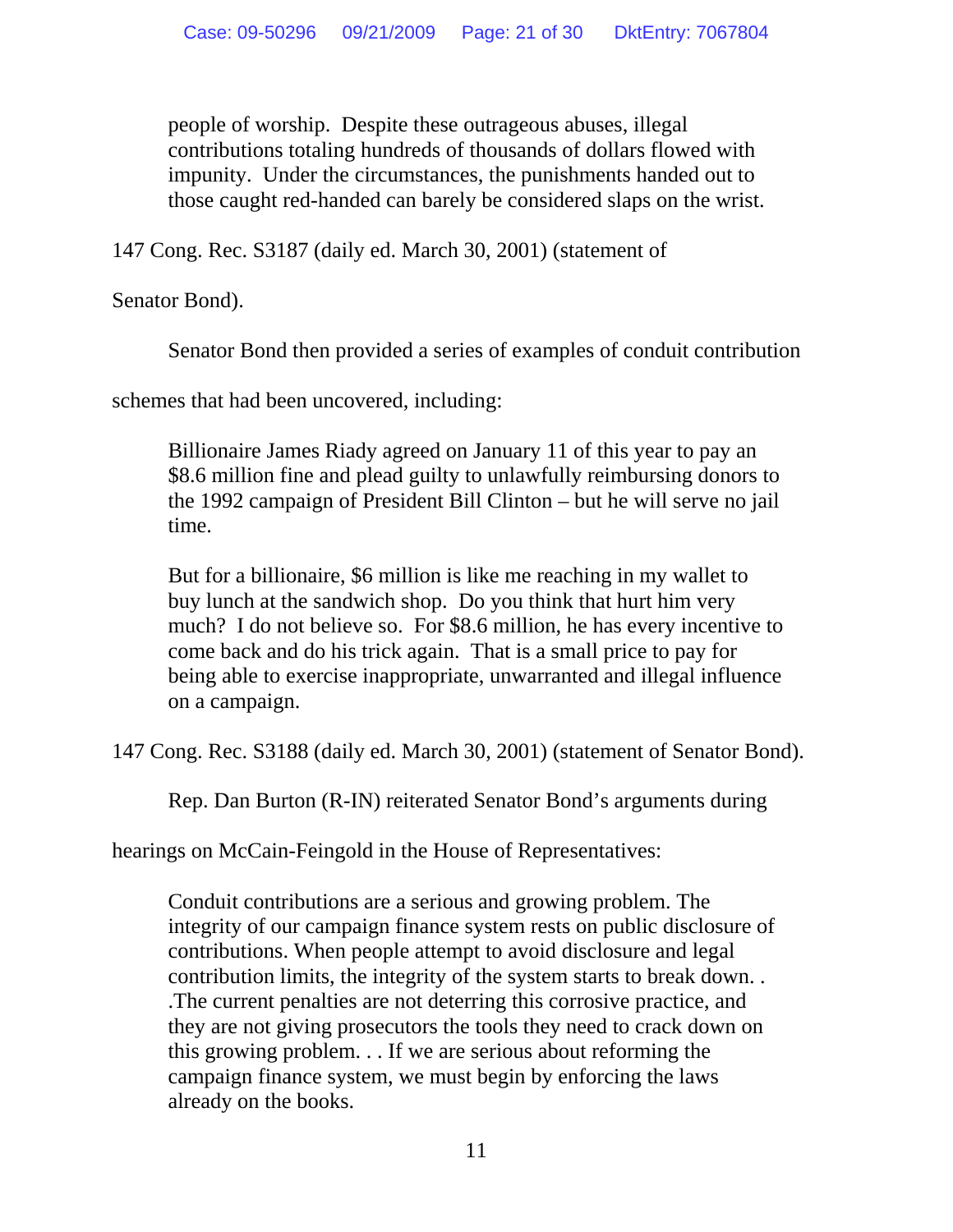*Hearing on Campaign Finance Reform Before the Committee on House* 

*Administration*, 107th Cong., 1<sup>st</sup> Sess. 37-8 (2001).

Thus, the complete legislative history of the Act demonstrates Congress has always considered Section 441f to prohibit the reimbursement of conduit contributors.

### **III. THE DISTRICT COURT'S INTERPRETATION IS CONTRARY TO ALL PRIOR AUTHORITATIVE INTERPRETATIONS OF THE ACT.**

The District Court's ruling that Section 441f does not prohibit the reimbursement of conduit contributors cannot be reconciled with every other authoritative interpretation of the provision since its 1972 enactment. Every other federal court to consider the meaning of Section 441f has accepted the Justice Department's interpretation that the provision prohibits the reimbursement of conduit contributors. The Justice Department has adhered to this interpretation of Section 441f for decades.

The District Court devotes one paragraph to two of the prior federal cases interpreting section 441f and then dismisses them as unpersuasive because they "only described section 441f as pertaining to conduits in passing" and "have not actually considered whether section 441f covers indirect contributions or reimbursements." Slip op. at 6. Conspicuously missing from the District Court's discussion of the case law is any mention of the seminal case interpreting the

12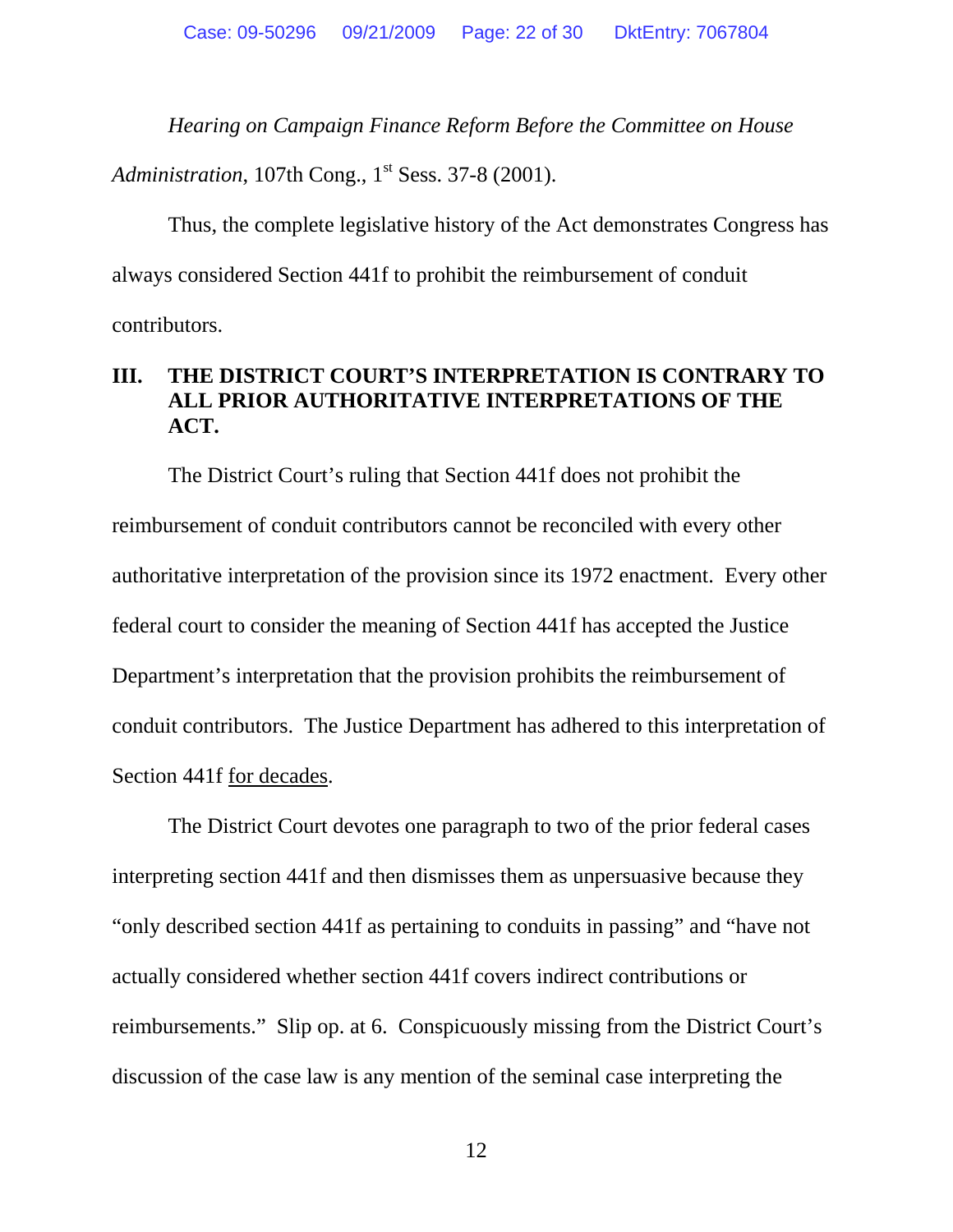language of Section 441f, United States v. Hankin, 607 F.2d 611 (3d Cir. 1979). In that case, the appellate panel accepted the Justice Department's interpretation of section 441f as prohibiting the reimbursement of conduit contributors. Judge Garth, dissenting from the majority's ruling on the applicable statute of limitations, specifically addressed whether the language prohibiting contributions in the name of another applied to reimbursements to conduit contributors and concluded that it did:

Critical to Hankin's prosecution were the undisputed facts that he reimbursed the Hilgers and Iacampos for the total amounts of their checks. These facts create the inference that Hankin had, in actuality, made the contributions himself, "in the name of another," merely using the Hilgers and Iacampos as conduits for his own gift. Mr. Hilger was actually "reimbursed" before he had executed his check.

Hankin at 616 n.4 (Garth, C.J., dissenting).

Every subsequent federal court to consider the language of Section 441f has accepted this interpretation of the statute. See, e.g., Mariani v. United States, 212 F.3d 761, 775 (3d Cir. 2000); United States v. Kanchanalak, 192 F.3d 1037, 1041 (D.C. Cir. 1999); United States v. Hsia, 176 F.3d 517, 524 (D.C. Cir. 1999); Goland v. United States, 903 F.2d 1247 (9th Cir. 1990); United States v. Johnston, 2008 WL 2544779 (E.D. Mich. June 20, 2008); Feiger v. Gonzales, 2007 WL 2351006 at 2 (E.D. Mich. Aug. 15, 2007) ("Contributing money to a candidate in one's own name but using funds provided by someone else is an example of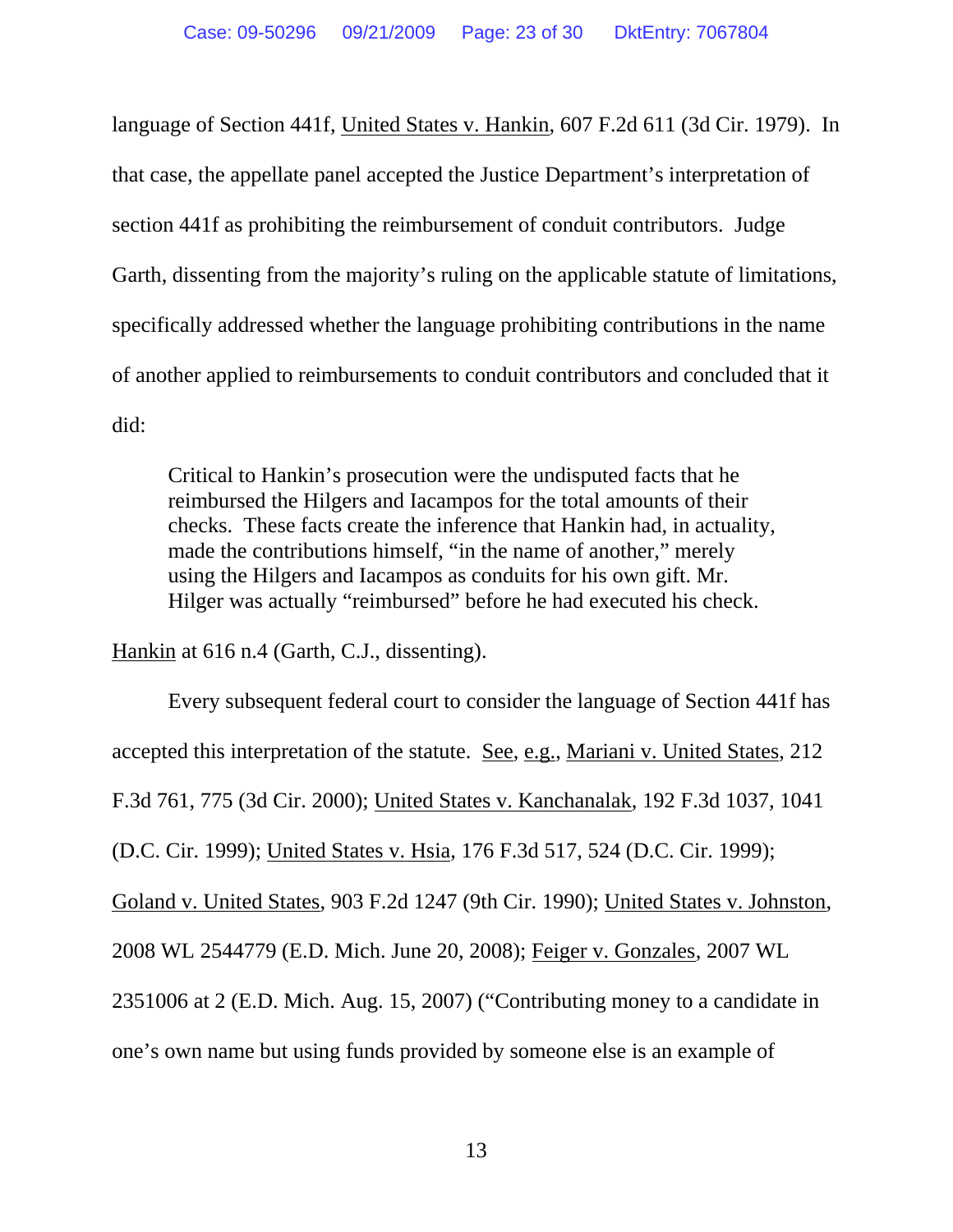activity that would violate [2 U.S.C. § 441f]."), aff'd, 542 F.3d 1111 (6th Cir.

2008); United States v. Trie, 23 F. Supp. 2d 55 (D. D.C. 1998).

The Department of Justice long has interpreted Section 441f as prohibiting

reimbursements of conduit contributors:

Section 441f is violated if a person gives funds to a straw donor, or conduit, for the purpose of having the conduit pass the funds on to a federal candidate as his or her own donation. A violation also can occur if a person reimburses a donor who has already given to a candidate, thus in effect converting the donor's contribution to his or her own.

U.S. Department of Justice, Criminal Division, Public Integrity Section, Federal

Prosecution of Election Offenses 103 (6th ed. Jan. 1995). Significantly, the Justice

Department has always considered section 441f to be one of the "core" provisions

of FECA, violations of which warrant criminal prosecution. This was true even

when violations of section 441f were misdemeanors. Id. at 96-97.

### **IV. TWENTY-TWO STATES HAVE INCORPORATED THE LANGUAGE OF SECTION 441f INTO THEIR CAMPAIGN FINANCE LAWS AND HAVE INTERPRETED IT TO PROHIBIT REIMBURSEMENTS TO CONDUIT CONTRIBUTORS.**

The meaning of the language of Section 441f is so well-established that

twenty-two states have incorporated the same or similar language into their own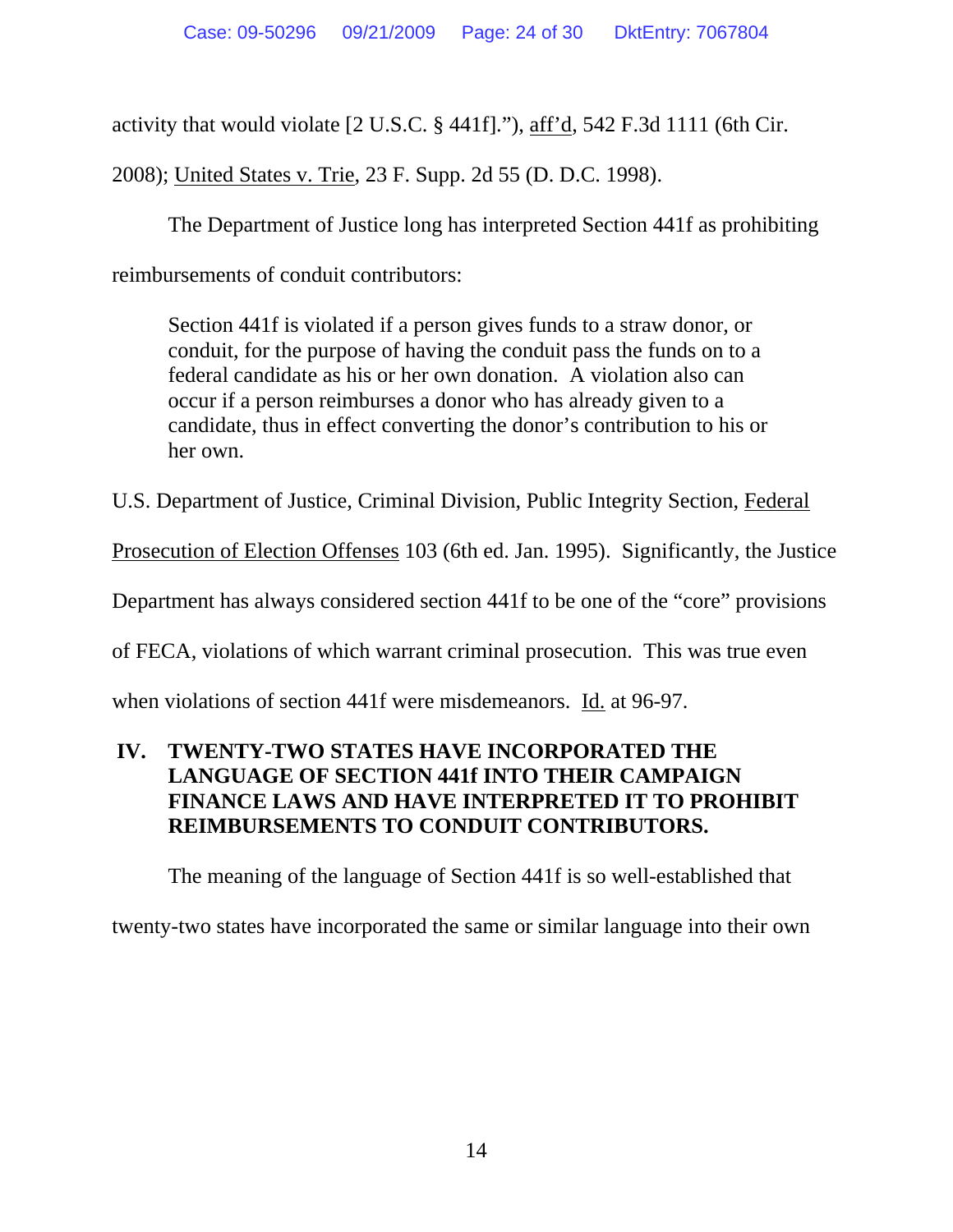campaign finance laws.<sup>7</sup> State court rulings and advisory opinions from state officials also interpret the adopted language as prohibiting reimbursements. See Latchem v. State, No. A-6417, 4084, 1999 WL 587238 (Alaska Ct. App. August 4, 1999); State v. Azneer, 526 N.W.2d 298 (Iowa 1995); State v. Palmer, 810 P.2d 734 (Kan. 1991). See also 1998 Ill. Atty. Gen. Op. 004, 1998 WL 205432 (Ill. A.G.); 1997 Kansas Commission on Governmental Standards and Conduct Op. 1997-45, 2 (Kan. September 11, 1997).

In Azneer, the Supreme Court of Iowa acknowledged that the practice of employers making surreptitious political contributions by reimbursing employees for contributions to selected candidates was a violation of the state's prohibition on contributions in the name of another: "We think Iowa Code section 56.12 addresses conduct that is malum prohibitum…It is easy to imagine employers who wish to make political contributions without being exposed to any political consequences. The practice posed by the facts may well not engender admiration. The legislature was obviously prompted to criminalize them." State v. Azneer, 526 N.W.2d at 300.

<sup>&</sup>lt;sup>7</sup> Ala. Code § 17-5-15; Alaska Stat. § 15.13.074(b); Ariz. Rev. Stat. § 16-907; Cal. Gov't Code § 91079(c); Del. Code Ann. tit. 15, § 8006; D.C. Code Ann. § 1- 1131.01(e); Fla. Stat. ch. 106.08(5)(a); Haw. Rev. Stat. § 11-202; 10 Ill. Comp. Stat. 5/9-25; Ind. Code § 3-14-1-11; Iowa Code § 68A.502; Kan. Stat. Ann. § 25- 4154(a); La. Rev. Stat. Ann. § 18:1505.2(A); Me. Rev. Stat. Ann. tit. 21-A, § 1004(3); Mo. Rev. Stat. § 130.031(3); Nev. Rev. Stat. § 294A.112; N.J. Stat. Ann. § 19:44A-20; N.C. Gen. Stat. § 163-278.14; Ohio Rev. Code Ann. § 3517.13(G); R.I. Gen. Laws § 17-25-12; S.D. Codified Laws § 12-27-12; Wis. Stat. § 11.30(1).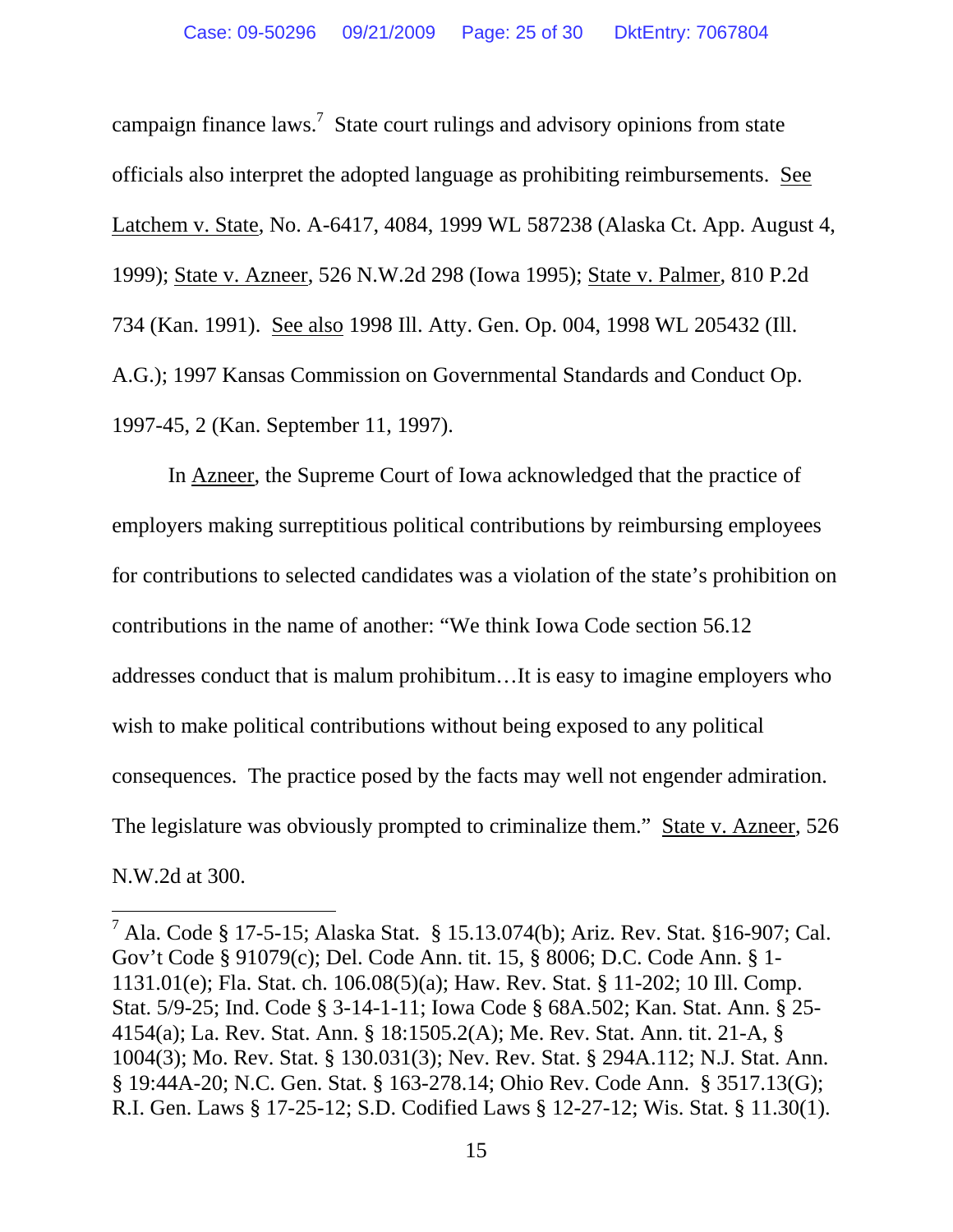The Kansas Commission on Government Standards spells out its interpretation of the prohibition on contributions in the name of another very clearly: "If "A" gives money to "B" with the understanding that the money will then be contributed to "C," and "B" then contributes the money to "C," this would be a violation of the law." 1997 Kansas Commission on Governmental Standards and Conduct Op. 1997-45, 2 (Kan. September 11, 1997). Similarly, the Illinois Attorney General issued a ruling approving a proposed contribution by a subsidiary at the behest of its parent corporation because there was "no suggestion of any transfer or reimbursement of funds between the subsidiary and the parent corporations related to the contributions. The actual source of the funds in these circumstances is not disguised." 1998 Ill. Atty. Gen. Op. 004, 1998 WL 205432 (Ill. A.G.). Thus, every federal and state authority that has been called upon to interpret Section 441f's language has reached the same inescapable conclusion: the language prohibits the reimbursement of conduit contributors.

### **V. THE LOWER COURT FAILED TO DEFER ADEQUATELY TO THE FEDERAL ELECTION COMMISSION'S INTERPRETATION OF THE LANGUAGE OF SECTION 441f.**

The FEC, like the Department of Justice, has interpreted Section 441f as prohibiting reimbursements to conduit contributors for decades. 11 C.F.R § 110.4(b)(2)(i). While the FEC regulation interpreting Section 441 was enacted in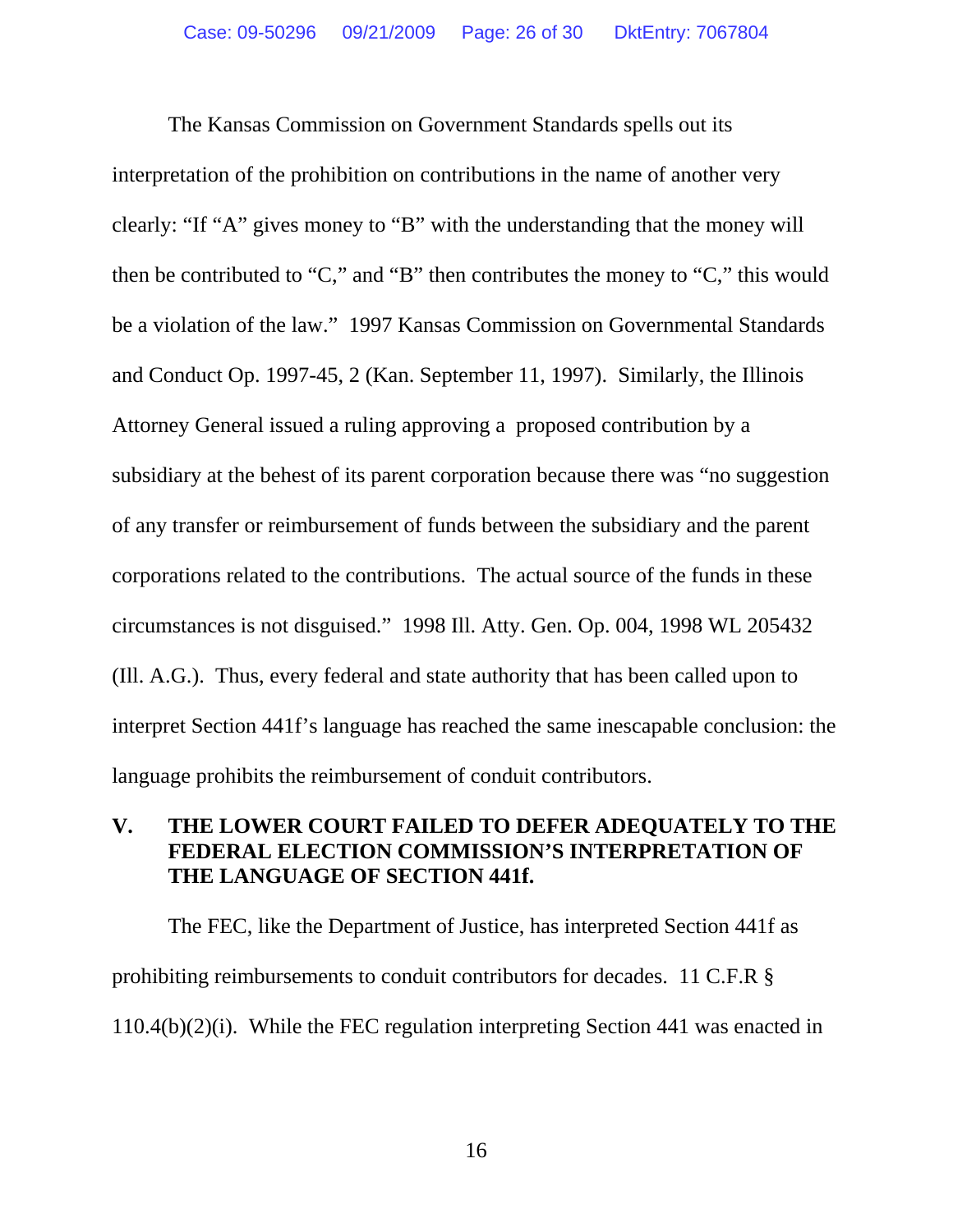1989, the FEC had taken the same position in advisory opinions for many years. See, e.g., FEC Advisory Opinion 1986-41; FEC Advisory Opinion 1984-52.

It is well established that courts generally must defer to agency interpretations of the statute they are responsible for executing, especially when the agency's interpretation is longstanding and consistently applied. Barnhart v. Walton, 535 U.S. 212, 220 (2002); Good Samaritan Hosp. v. Shalala, 508 U.S. 402, 417 (1993); I.N.S. v. Cardoza-Fonseca, 480 U.S. 421, n.30 (1987); Marmolejo-Campos v. Holder, 558 F.3d 903, 920 n.3 (9th Cir. 2009) (Berzon, C.J., dissenting); Arizona Health Care Cost Containment System v. McClellan, 508 F.3d 1243, 1253-4 (9th Cir. 2007). The Supreme Court stated in Barnhart "this Court will normally accord particular deference to an agency interpretation of "longstanding" duration." Barnhart, 535 U.S. at 220. The Ninth Circuit has ruled that the courts must defer to an agency's interpretation of a statute that, like the FEC's interpretation of section 441f, had been in effect and remained consistent for over 20 years. Arizona Health Care Cost Containment System v. McClellan, 508 F.3d at 1253-4 (quoting Barnhart).

The Supreme Court has held the FEC in particular is precisely the type of expert agency whose interpretation of its organic statute merits presumptive deference. Federal Election Comm'n v. Democratic Senatorial Campaign Comm., 454 U.S. 27, 37 (1981). Other courts have followed suit. See Federal Election

17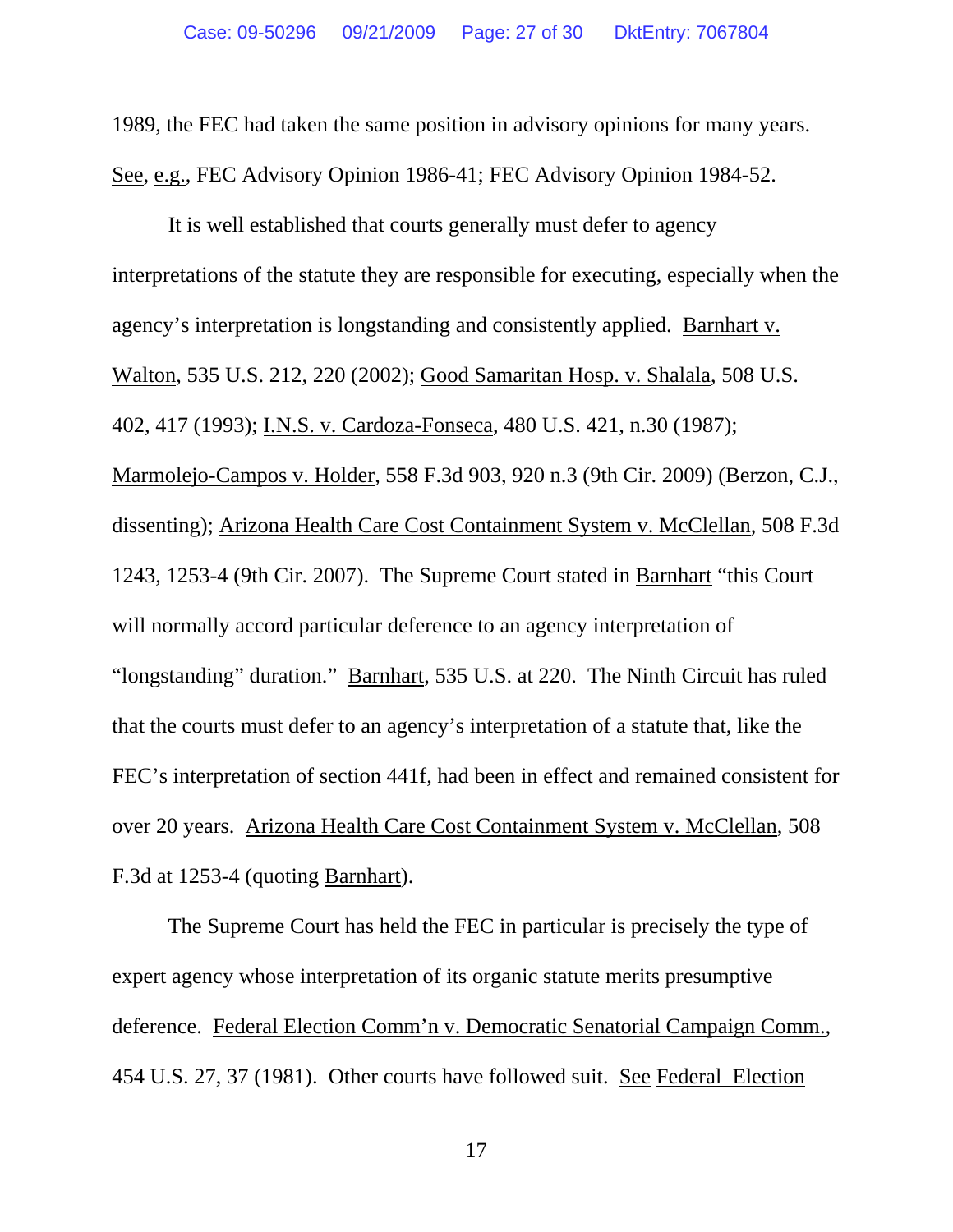Comm'n v. Furgatch, 869 F.2d 1256, 1260 (9th Cir. 1989); Federal Election Comm'n v. Ted Haley Congressional Comm., 852 F.2d 1111, 1115 (9th Cir. 1988); California Medical Ass'n v. Federal Election Comm'n, 641 F.2d 619, 630 (9th Cir. 1980). Indeed, the fact that the FEC is "inherently bipartisan... and … must decide issues charged with the dynamics of party politics, often under the pressure of an impending election" contributed to the Supreme Court's conclusion that the FEC in particular is entitled to deference. Federal Election Comm'n v. Democratic Senatorial Campaign Comm., 454 U.S. at 37. As a result, the FEC's interpretation should only be rejected by the courts if it is "contrary to law." Id. Nevertheless, here the District Court inappropriately failed to defer to the FEC's expertise and experience interpreting the Act.

#### **CONCLUSION**

 For the above stated reasons, as well as those set forth in the government's brief, this Court should reverse the District Court's ruling.

DATED: September 21, 2009 Respectfully submitted,

 /s/ Melanie Sloan Melanie Sloan CITIZENS FOR RESPONSIBILITY AND ETHICS IN WASHINGTON 1400 I Street, N.W., Suite 450 Washington, D.C. 20005 (202) 408-5565 (Telephone) (202) 588-5020 (Facsimile) msloan@citizensforethics.org  *Counsel for Amicus Curiae*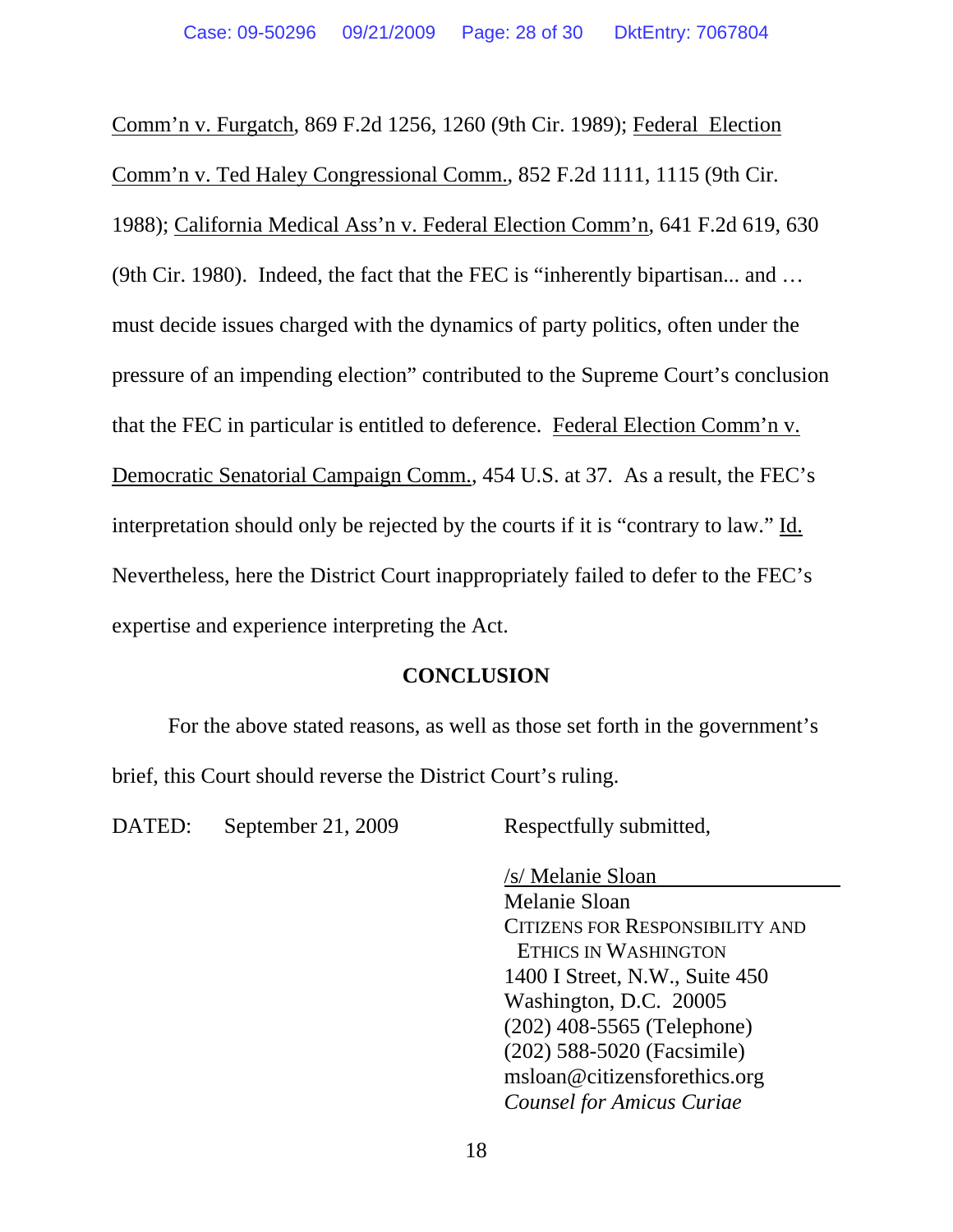### **CERTIFICATE OF COMPLIANCE**

1. This brief complies with the type-volume limitation of Fed. R. App. P.  $28.1(e)(2)$  or  $32(a)(7)(B)$  because:

[ X ] this brief contains [*4,590*] words, excluding the parts of the brief exempted by Fed. R. App. P.  $32(a)(7)(B)(iii)$ , *or* 

[ ] this brief uses a monospaced typeface and contains [*state the number of*] lines of text, excluding the parts of the brief exempted by Fed. R. App. P.  $32(a)(7)(B)(iii)$ .

2. This brief complies with the typeface requirements of Fed. R. App. P.  $32(a)(5)$  and the type style requirements of Fed. R. App. P.  $32(a)(6)$  because:

[ X ] this brief has been prepared in a proportionally spaced typeface using [*Microsoft Word 2000*] in [*14pt Times New Roman*]; *or* 

[ ] this brief has been prepared in a monospaced typeface using [*state name and version of word processing program*] with [*state number of characters per inch and name of type style*].

DATED: September 21, 2009 /s/ Melanie Sloan

*Counsel for Amicus Curiae*